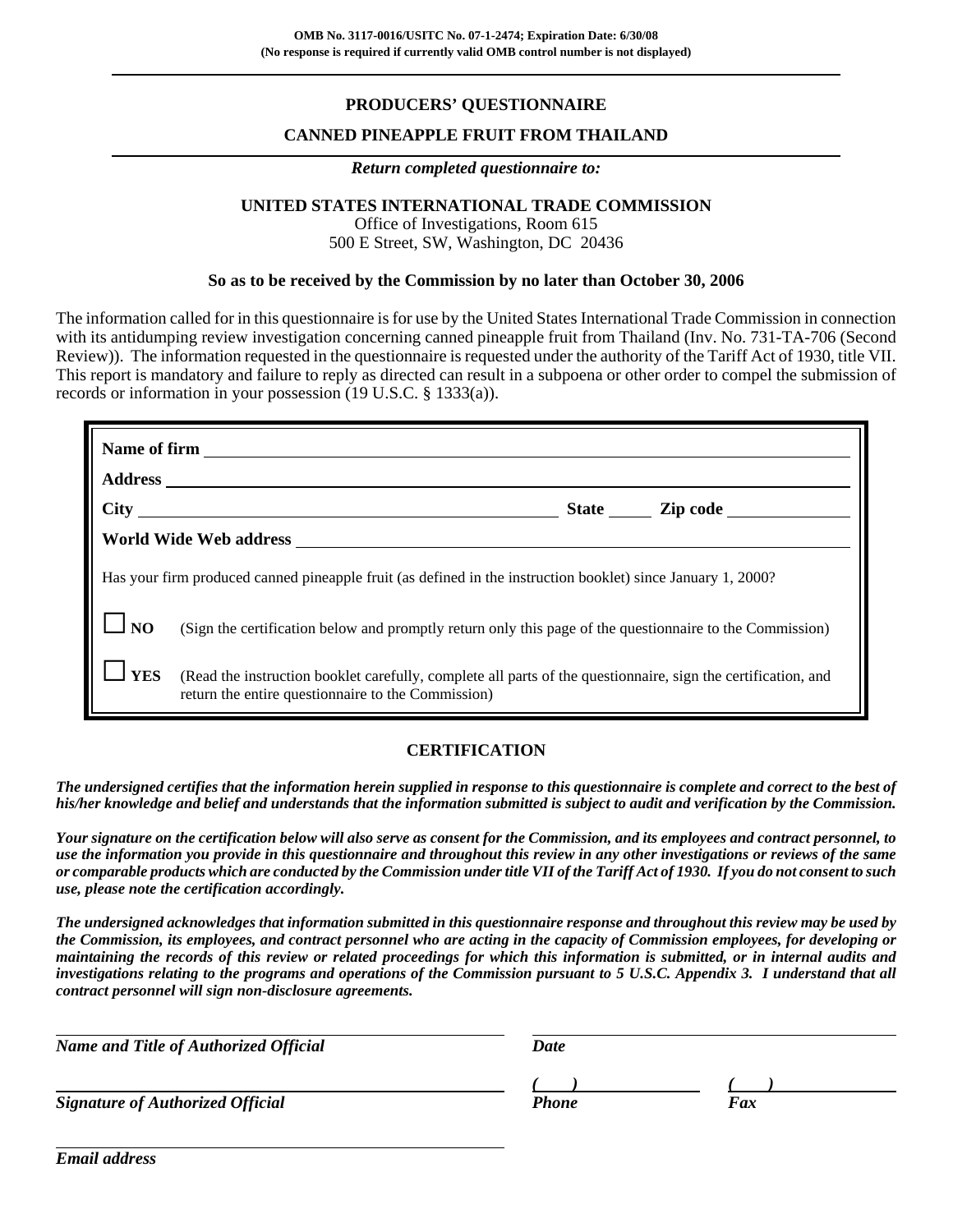## **PART I.--GENERAL QUESTIONS**

The questions in this questionnaire have been reviewed with market participants to ensure that issues of concern are adequately addressed and that data requests are sufficient, meaningful, and as limited as possible. Public reporting burden for this questionnaire is estimated to average 40 hours per response, including the time for reviewing instructions, searching existing data sources, gathering the data needed, and completing and reviewing the questionnaire. Send comments regarding the accuracy of this burden estimate or any other aspect of this collection of information, including suggestions for reducing the burden, to the Office of Investigations, U.S. International Trade Commission, 500 E Street, SW, Washington, DC 20436.

I-1. Please report below the actual number of hours required and the cost to your firm of preparing the reply to this questionnaire and completing the form.

| hours | dollars |
|-------|---------|
|       |         |

I-2. Provide the name and address of establishment(s) covered by this questionnaire (see page 4 of the instruction booklet for reporting guidelines). If your firm is publicly traded, please specify the stock exchange and trading symbol.

I-3. Do you support or oppose continuation of the antidumping duty order currently in place for canned pineapple fruit from Thailand? Please explain.

|  | cannea phicappic frant from Thanana. Thease explain. |  |
|--|------------------------------------------------------|--|
|  | $\Box$ Support $\Box$ Oppose $\Box$ Take no position |  |
|  |                                                      |  |
|  |                                                      |  |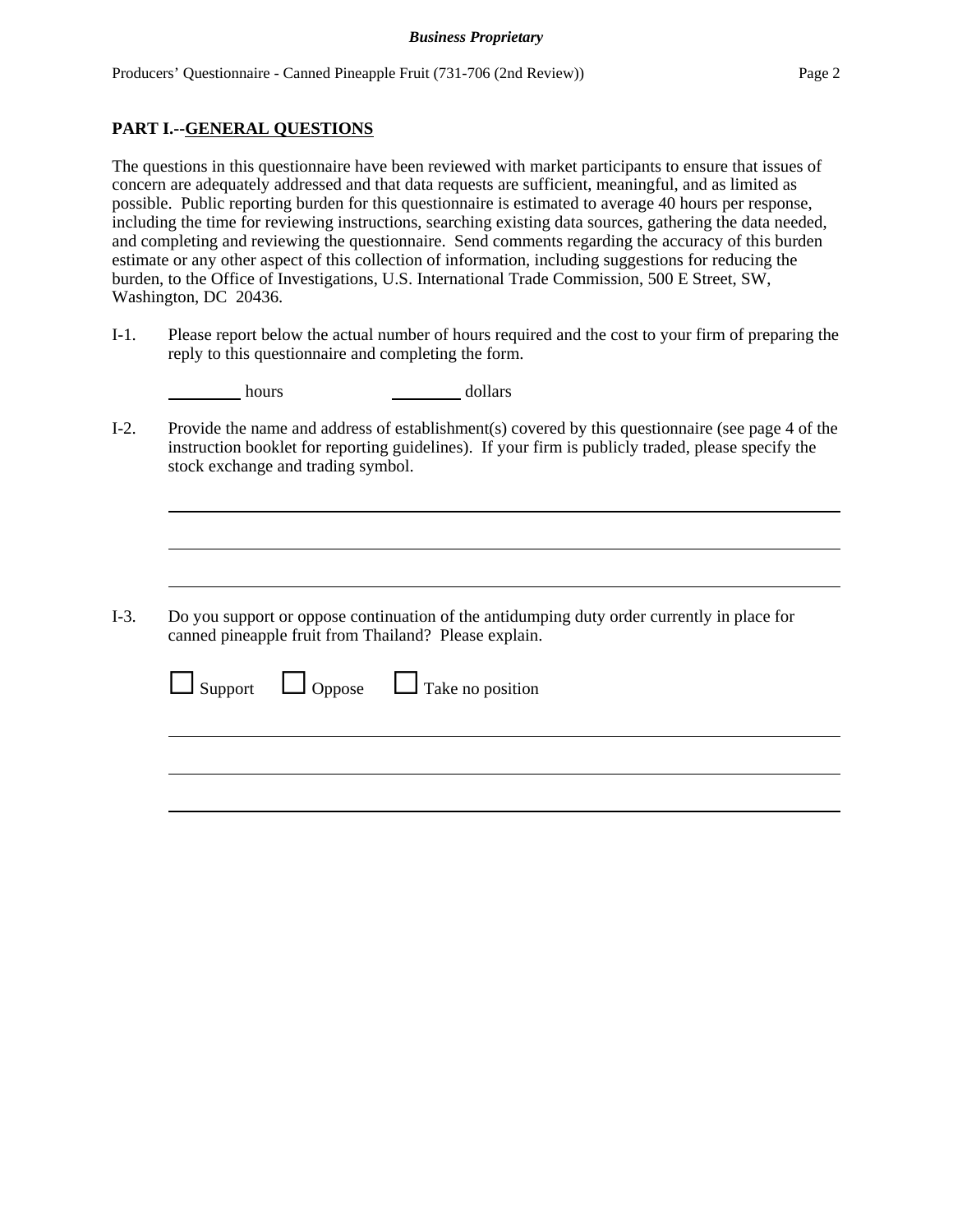## *Business Proprietary*

|        |                                              |                                       | Producers' Questionnaire - Canned Pineapple Fruit (731-706 (2nd Review))                                                                                                                                                                                                                    | Page 3                        |
|--------|----------------------------------------------|---------------------------------------|---------------------------------------------------------------------------------------------------------------------------------------------------------------------------------------------------------------------------------------------------------------------------------------------|-------------------------------|
|        | <b>PART I.--GENERAL QUESTIONS--Continued</b> |                                       |                                                                                                                                                                                                                                                                                             |                               |
| $I-4.$ |                                              |                                       | Is your firm owned, in whole or in part, by any other firm?                                                                                                                                                                                                                                 |                               |
|        | $\Box$ No                                    |                                       | $\Box$ Yes--List the following information.                                                                                                                                                                                                                                                 |                               |
|        | Firm name                                    |                                       | Address                                                                                                                                                                                                                                                                                     | <b>Extent of</b><br>ownership |
| $I-5.$ |                                              |                                       | Does your firm have any related firms, either domestic or foreign, which are engaged in                                                                                                                                                                                                     |                               |
|        |                                              |                                       | importing canned pineapple fruit from Thailand into the United States or which are engaged in<br>exporting canned pineapple fruit from Thailand to the United States?                                                                                                                       |                               |
|        | $\Box$ No                                    |                                       | $\Box$ Yes--List the following information.                                                                                                                                                                                                                                                 |                               |
|        | Firm name                                    |                                       | <b>Address</b>                                                                                                                                                                                                                                                                              | <b>Affiliation</b>            |
|        |                                              |                                       |                                                                                                                                                                                                                                                                                             |                               |
| $I-6.$ | <b>United States?</b>                        |                                       | Does your firm have any related firms, either domestic or foreign, which are engaged in<br>importing canned pineapple fruit from countries other than Thailand into the United States or<br>which are engaged in exporting canned pineapple fruit from countries other than Thailand to the |                               |
|        | N <sub>o</sub>                               |                                       | Yes--List the following information.                                                                                                                                                                                                                                                        |                               |
|        | Country/firm name                            |                                       | Address                                                                                                                                                                                                                                                                                     | Affiliation                   |
|        |                                              |                                       |                                                                                                                                                                                                                                                                                             |                               |
| $I-7.$ |                                              | production of canned pineapple fruit? | Does your firm have any related firms, either domestic or foreign, which are engaged in the                                                                                                                                                                                                 |                               |
|        | $\Box$ No                                    |                                       | Yes--List the following information.                                                                                                                                                                                                                                                        |                               |
|        | Firm name                                    |                                       | <b>Address</b>                                                                                                                                                                                                                                                                              | <b>Affiliation</b>            |
|        |                                              |                                       |                                                                                                                                                                                                                                                                                             |                               |
|        |                                              |                                       |                                                                                                                                                                                                                                                                                             |                               |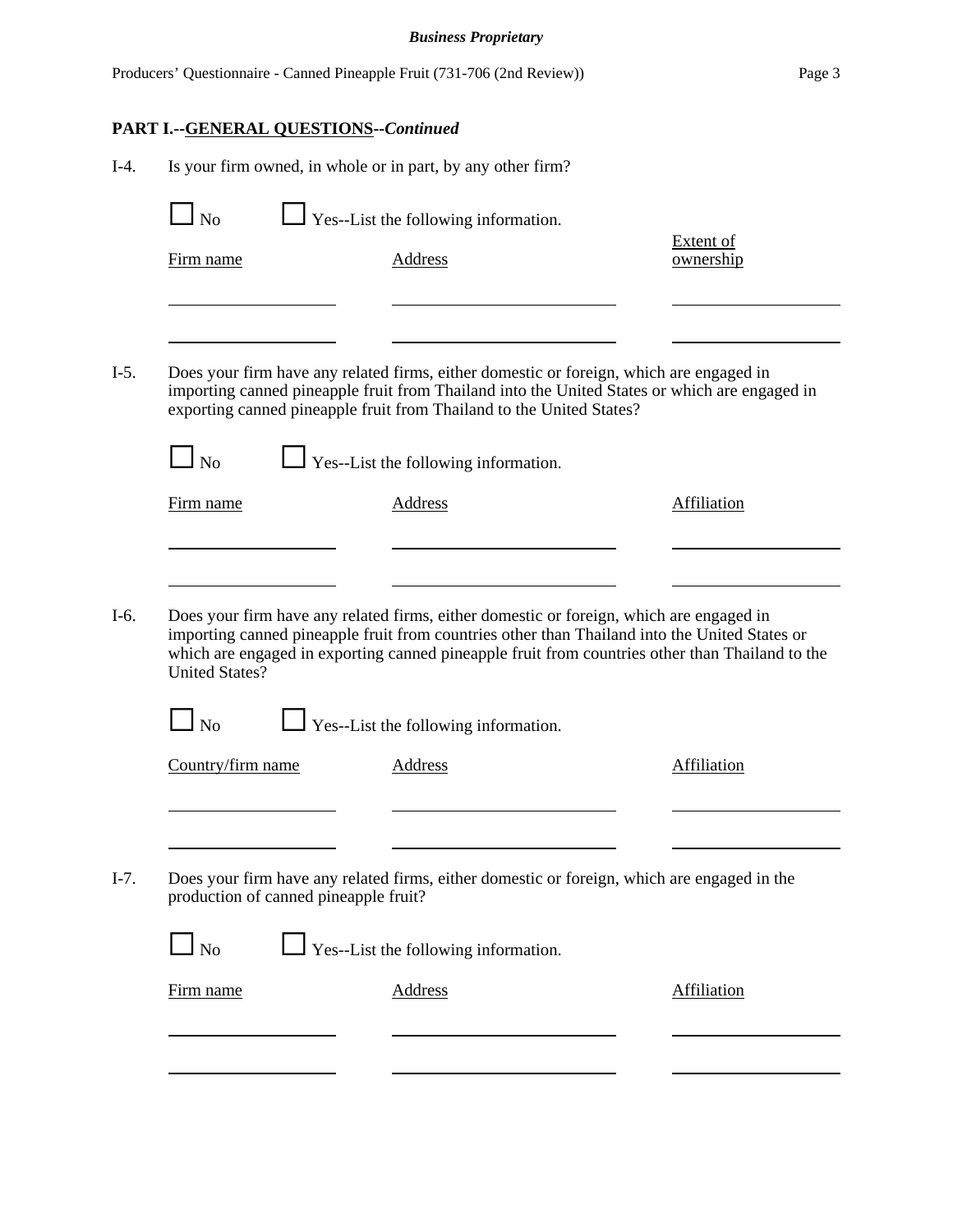## **PART II.--TRADE AND RELATED INFORMATION**

Further information on this part of the questionnaire can be obtained from Dana Lofgren at 202-205-3185 or dana.lofgren@usitc.gov. **Supply all data requested on a calendar-year basis.**

II-1. Who should be contacted regarding the requested trade and related information?

|       | Company contact: |                                                                                                                                                                                                                                                                                                                                                                                                                                                           |           |
|-------|------------------|-----------------------------------------------------------------------------------------------------------------------------------------------------------------------------------------------------------------------------------------------------------------------------------------------------------------------------------------------------------------------------------------------------------------------------------------------------------|-----------|
|       |                  | Name and title                                                                                                                                                                                                                                                                                                                                                                                                                                            | Phone No. |
|       |                  | E-mail address                                                                                                                                                                                                                                                                                                                                                                                                                                            | Fax No.   |
| II-2. |                  | Has your firm experienced any plant openings, relocations, expansions, acquisitions,<br>consolidations, closures, or prolonged shutdowns because of strikes or equipment failure;<br>curtailment of production because of shortages of materials due to climatic fluctuations or other<br>factors; or any other change in the character of your operations or organization relating to the<br>production of canned pineapple fruit since January 1, 2000? |           |

 $\Box$  No  $\Box$  Yes--Supply details as to the time, nature, and significance of such changes.

- II-3. Does your firm anticipate any changes in the character of your operations or organization (as noted above) relating to the production of canned pineapple fruit in the future?
	- $\Box$  No  $\Box$  Yes--Supply details as to the time, nature, and significance of such changes and provide underlying assumptions, along with relevant portions of business plans or other supporting documentation, that address this issue. **Include in your response a specific projection of your firm's capacity to produce canned pineapple fruit (in 1,000 case equivalents) for 2006 and 2007.**

II-4. Would your firm anticipate any changes in the character of your operations or organization (as noted above) relating to the production of canned pineapple fruit in the future if the antidumping duty order on canned pineapple fruit from Thailand were to be revoked?

> $\Box$  No  $\Box$  Yes--Supply details as to the time, nature, and significance of such changes and provide underlying assumptions, along with relevant portions of business plans or other supporting documentation, that address this issue.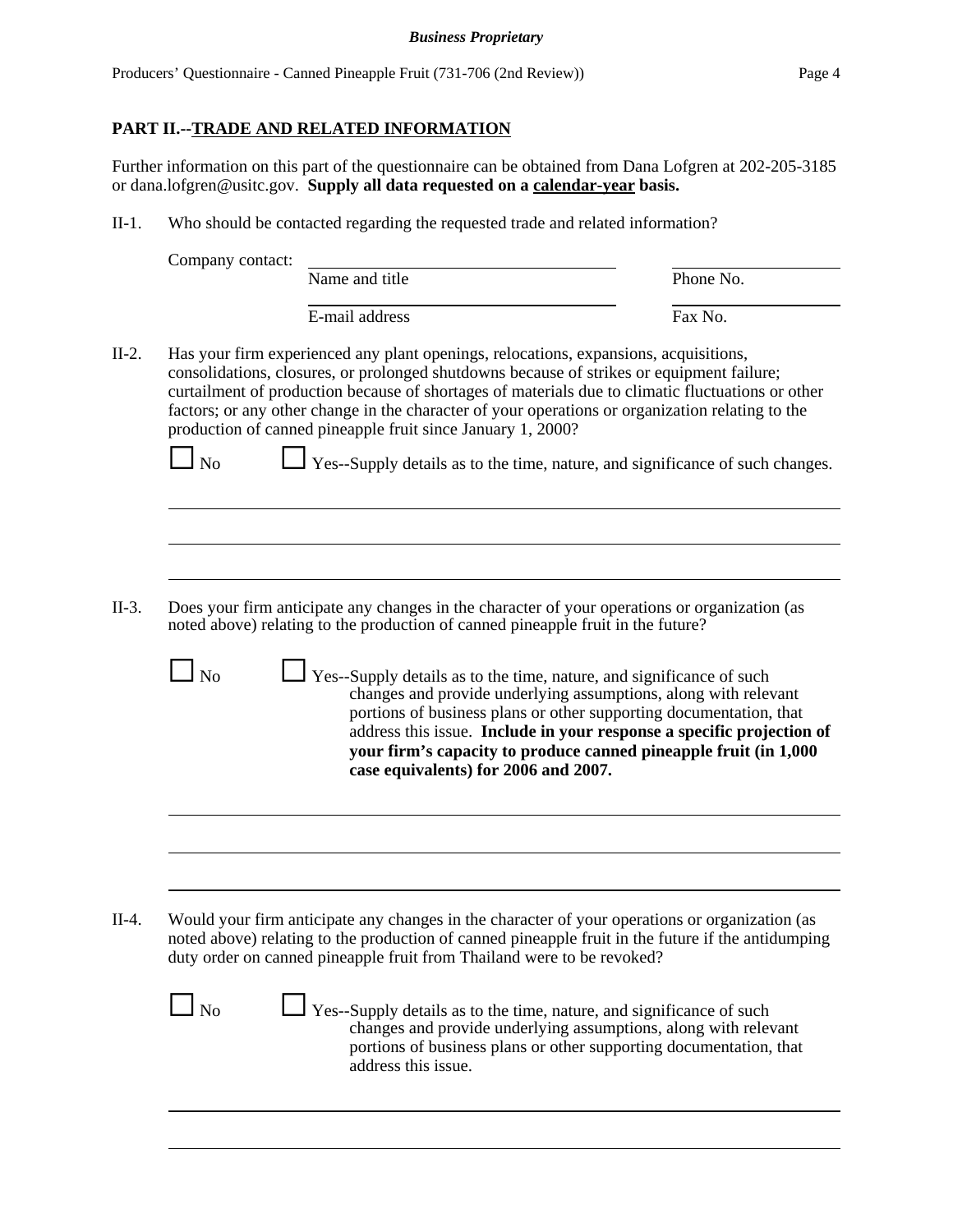## **PART II.--TRADE AND RELATED INFORMATION--***Continued*

II-5. Has your firm since January 1, 2000 produced, or does your firm anticipate producing in the future, other products on the same equipment and machinery used in the production of canned pineapple fruit?

| Product                 | Period                                        | Basis for allocation of capacity data                                                                                                        |
|-------------------------|-----------------------------------------------|----------------------------------------------------------------------------------------------------------------------------------------------|
|                         |                                               |                                                                                                                                              |
|                         |                                               |                                                                                                                                              |
|                         |                                               | Please describe the constraint(s) that set the limit(s) on your production capacity.                                                         |
|                         |                                               |                                                                                                                                              |
|                         |                                               |                                                                                                                                              |
|                         |                                               |                                                                                                                                              |
|                         |                                               | Has your firm since January 1, 2000 produced, or does your firm anticipate producing in the                                                  |
|                         |                                               |                                                                                                                                              |
|                         |                                               | future, other products using the same production and related workers employed to produce                                                     |
| canned pineapple fruit? |                                               |                                                                                                                                              |
| $\perp$ No              | Yes--List the following information.          |                                                                                                                                              |
| Product                 | Period                                        | Basis for allocation of employment data                                                                                                      |
|                         |                                               |                                                                                                                                              |
|                         |                                               |                                                                                                                                              |
|                         |                                               | Is your firm able to switch production between canned pineapple fruit and other products in                                                  |
|                         | products, using the same equipment and labor? | response to a relative change in the price of canned pineapple fruit vis-a-vis the price of other                                            |
|                         |                                               |                                                                                                                                              |
| N <sub>0</sub>          |                                               | Yes--Please identify below the other products, the approximate time and<br>cost involved in switching, and the minimum relative price change |
|                         | pineapple fruit.                              | required for your firm to switch production to or from canned                                                                                |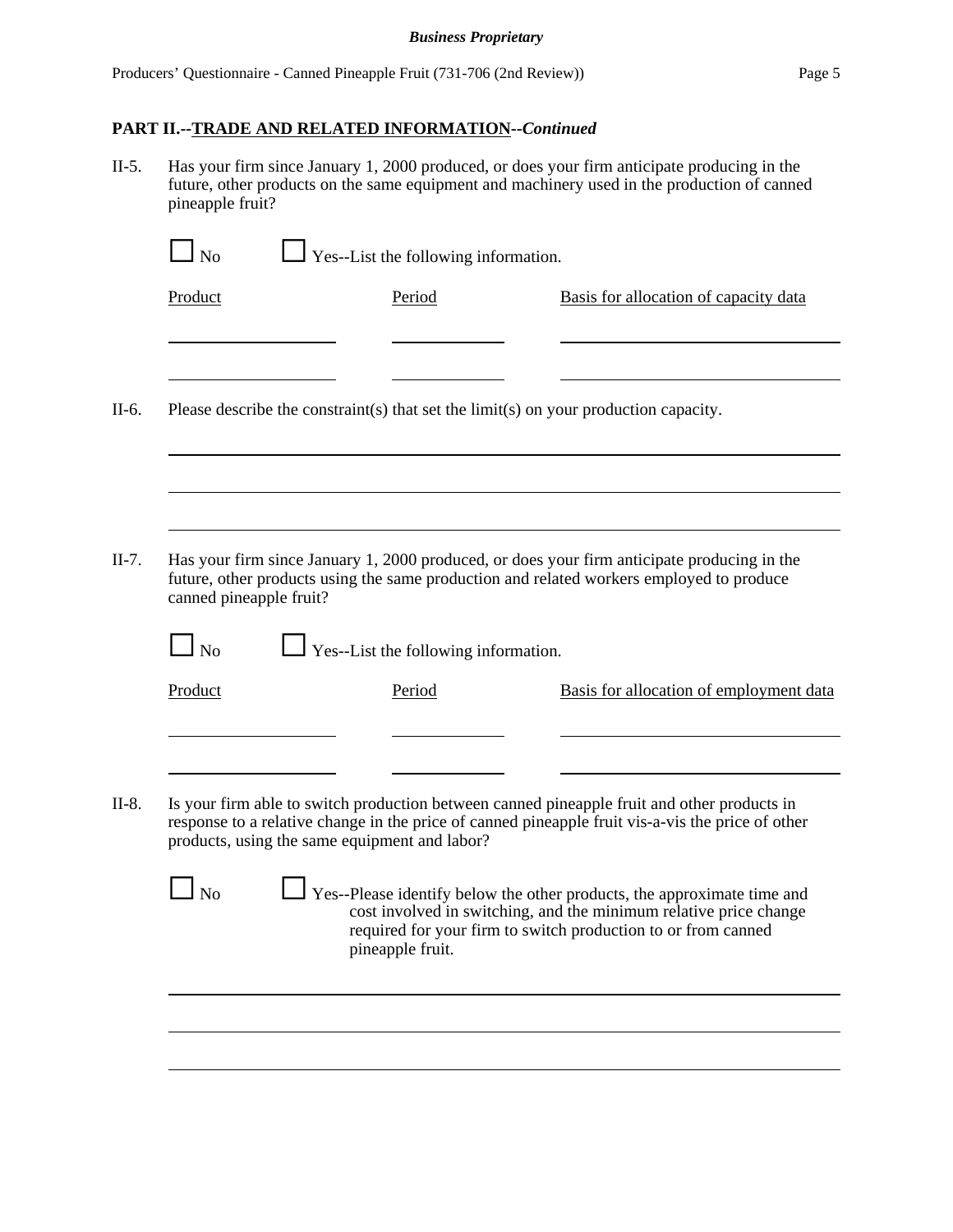### *Business Proprietary*

Producers' Questionnaire - Canned Pineapple Fruit (731-706 (2nd Review)) Page 6

### **PART II.--TRADE AND RELATED INFORMATION--***Continued*

II-9a. Report your firm's acreage planted, production capacity, production, shipments, inventories, and employment related to the production of canned pineapple fruit in your U.S. establishment(s) during the specified periods. (See definitions in the instruction booklet.)

| (Quantity in 1,000 case equivalents, Value in \$1,000)                                                                                                                                                                                                                                                                                                        |      |      |      |      |      |      |
|---------------------------------------------------------------------------------------------------------------------------------------------------------------------------------------------------------------------------------------------------------------------------------------------------------------------------------------------------------------|------|------|------|------|------|------|
| Item                                                                                                                                                                                                                                                                                                                                                          | 2000 | 2001 | 2002 | 2003 | 2004 | 2005 |
| <b>ACREAGE PLANTED (acres)</b>                                                                                                                                                                                                                                                                                                                                |      |      |      |      |      |      |
| <b>AVERAGE PRODUCTION CAPACITY (quantity)<sup>1</sup></b>                                                                                                                                                                                                                                                                                                     |      |      |      |      |      |      |
| <b>BEGINNING-OF-PERIOD INVENTORIES (qty)</b>                                                                                                                                                                                                                                                                                                                  |      |      |      |      |      |      |
| <b>PRODUCTION</b> ( <i>quantity</i> )                                                                                                                                                                                                                                                                                                                         |      |      |      |      |      |      |
| <b>U.S. SHIPMENTS:</b>                                                                                                                                                                                                                                                                                                                                        |      |      |      |      |      |      |
| <b>Commercial shipments:</b>                                                                                                                                                                                                                                                                                                                                  |      |      |      |      |      |      |
| Quantity of commercial shipments                                                                                                                                                                                                                                                                                                                              |      |      |      |      |      |      |
| Value of commercial shipments                                                                                                                                                                                                                                                                                                                                 |      |      |      |      |      |      |
| Internal consumption:                                                                                                                                                                                                                                                                                                                                         |      |      |      |      |      |      |
| Quantity of internal consumption                                                                                                                                                                                                                                                                                                                              |      |      |      |      |      |      |
| Value <sup>2</sup> of internal consumption                                                                                                                                                                                                                                                                                                                    |      |      |      |      |      |      |
| <b>Transfers to related firms:</b>                                                                                                                                                                                                                                                                                                                            |      |      |      |      |      |      |
| Quantity of transfers to related firms                                                                                                                                                                                                                                                                                                                        |      |      |      |      |      |      |
| Value <sup>2</sup> of transfers to related firms                                                                                                                                                                                                                                                                                                              |      |      |      |      |      |      |
| <b>EXPORT SHIPMENTS:3</b>                                                                                                                                                                                                                                                                                                                                     |      |      |      |      |      |      |
| Quantity of export shipments                                                                                                                                                                                                                                                                                                                                  |      |      |      |      |      |      |
| Value of export shipments                                                                                                                                                                                                                                                                                                                                     |      |      |      |      |      |      |
| <b>END-OF-PERIOD INVENTORIES<sup>4</sup></b> ( $qty$ ):                                                                                                                                                                                                                                                                                                       |      |      |      |      |      |      |
| U.S. SHIPMENTS TO (quantity):<br>End-users NOT as a "Buy American"/U.S.<br>Govt. sale <sup>5</sup>                                                                                                                                                                                                                                                            |      |      |      |      |      |      |
| End-users as a "Buy American"/U.S. Govt. sale <sup>5</sup>                                                                                                                                                                                                                                                                                                    |      |      |      |      |      |      |
| Distributors, NOT as a "Buy American"/U.S.<br>Govt. sale <sup>5</sup>                                                                                                                                                                                                                                                                                         |      |      |      |      |      |      |
| Distributors, as a "Buy American"/U.S.<br>Govt. sale <sup>5</sup>                                                                                                                                                                                                                                                                                             |      |      |      |      |      |      |
| <b>AVERAGE NUMBER OF PRWS</b>                                                                                                                                                                                                                                                                                                                                 |      |      |      |      |      |      |
| <b>HOURS WORKED BY PRWs (1,000 hours)</b>                                                                                                                                                                                                                                                                                                                     |      |      |      |      |      |      |
| <b>WAGES PAID TO PRWs (value)</b>                                                                                                                                                                                                                                                                                                                             |      |      |      |      |      |      |
| <sup>1</sup> The production capacity (see instruction booklet) reported is based on operating __ hours per week, __ weeks per year. Please<br>explain changes in reported capacity, referring back, where necessary to your answer to question II-2. Attach additional pages if needed.                                                                       |      |      |      |      |      |      |
| <sup>2</sup> Internal consumption and transfers to related firms must be valued at fair market value. In the event that you use a different basis for valuing<br>these transactions, please specify that basis (e.g., cost, cost plus, etc.) and provide value data using that basis for 2000-05 below:                                                       |      |      |      |      |      |      |
| <sup>3</sup> Identify your principal export markets:<br><sup>4</sup> Reconciliation of data.--Please note that the quantities reported above should reconcile as follows: beginning-of-period inventories, plus<br>production, less total shipments, equals end-of-period inventories. Do the data reported reconcile?<br>□ No--Please explain:<br>$\Box$ Yes |      |      |      |      |      |      |
| <sup>5</sup> Reconciliation of data.- -Please note that the sum of U.S. shipments by channel of distribution should equal the sum of U.S. commercial<br>shipments plus internal consumption plus transfers to related firms. (Report any internal consumption as an end-user shipment.) Do the data<br>reported reconcile? □ Yes □ No--Please explain:        |      |      |      |      |      |      |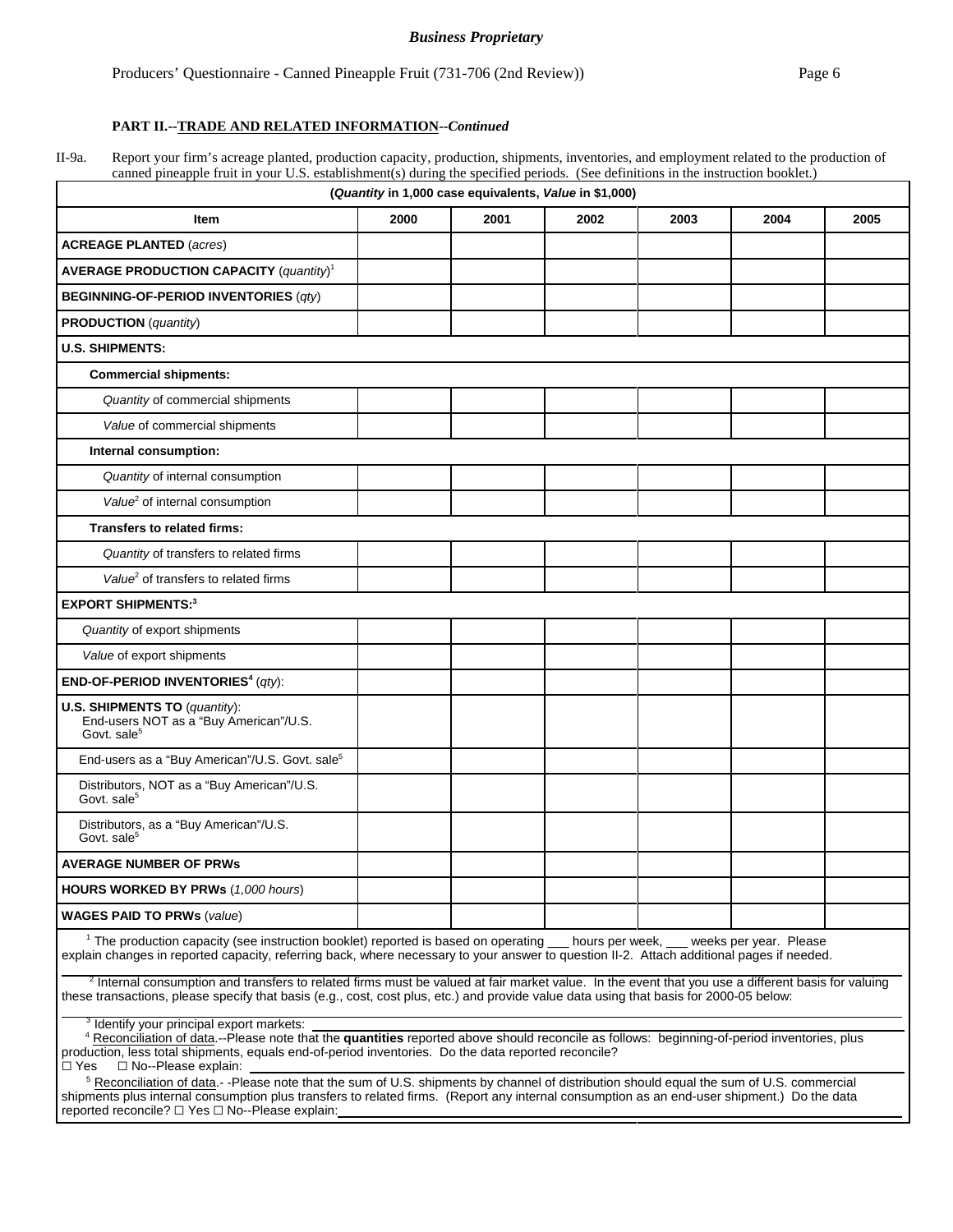### **PART II.--TRADE AND RELATED INFORMATION--***Continued*

II-9b. Report your firm's acreage planted, production capacity, production, shipments, inventories, and employment related to the production of canned pineapple fruit in your U.S. establishment(s) during the specified periods. (See definitions in the instruction booklet.)

| (Quantity in 1,000 case equivalents, Value in \$1,000)                                           |                        |                        |  |  |
|--------------------------------------------------------------------------------------------------|------------------------|------------------------|--|--|
| <b>Item</b>                                                                                      | January-September 2005 | January-September 2006 |  |  |
| <b>ACREAGE PLANTED (acres)</b>                                                                   |                        |                        |  |  |
| <b>AVERAGE PRODUCTION CAPACITY<sup>1</sup></b> (quantity)                                        |                        |                        |  |  |
| <b>BEGINNING-OF-PERIOD INVENTORIES (quantity)</b>                                                |                        |                        |  |  |
| <b>PRODUCTION</b> ( <i>quantity</i> )                                                            |                        |                        |  |  |
| <b>U.S. SHIPMENTS:</b>                                                                           |                        |                        |  |  |
| <b>Commercial shipments:</b>                                                                     |                        |                        |  |  |
| Quantity of commercial shipments                                                                 |                        |                        |  |  |
| Value of commercial shipments                                                                    |                        |                        |  |  |
| Internal consumption:                                                                            |                        |                        |  |  |
| Quantity of internal consumption                                                                 |                        |                        |  |  |
| Value <sup>2</sup> of internal consumption                                                       |                        |                        |  |  |
| Transfers to related firms:                                                                      |                        |                        |  |  |
| Quantity of transfers to related firms                                                           |                        |                        |  |  |
| Value <sup>2</sup> of transfers to related firms                                                 |                        |                        |  |  |
| <b>EXPORT SHIPMENTS:3</b>                                                                        |                        |                        |  |  |
| Quantity of export shipments                                                                     |                        |                        |  |  |
| Value of export shipments                                                                        |                        |                        |  |  |
| END-OF-PERIOD INVENTORIES <sup>4</sup> (quantity)                                                |                        |                        |  |  |
| U.S. SHIPMENTS TO (quantity):<br>End-users, NOT as a "Buy American"/U.S. Govt. sale <sup>5</sup> |                        |                        |  |  |
| End-users, as a "Buy American"/U.S. Gov't sale <sup>5</sup>                                      |                        |                        |  |  |
| Distributors, NOT as a "Buy American"/U.S. Govt. sale <sup>5</sup>                               |                        |                        |  |  |
| Distributors, as a "Buy American"/U.S. Govt. sale <sup>5</sup>                                   |                        |                        |  |  |
| <b>AVERAGE NUMBER OF PRWS</b>                                                                    |                        |                        |  |  |
| HOURS WORKED BY PRWs (1,000 hours)                                                               |                        |                        |  |  |
| <b>WAGES PAID TO PRWs (value)</b>                                                                |                        |                        |  |  |

 **2 Internal consumption and transfers to related firms must be valued at fair market value. In the event that you use a different basis for valuing these transactions, please specify that basis (e.g., cost, cost plus, etc.) and provide value data using that basis for interim 2005 and interim 2006 below:\_\_\_\_\_\_\_\_\_\_\_\_\_\_\_\_\_\_\_\_\_\_\_\_\_\_\_\_\_\_\_\_\_\_\_\_\_\_\_\_\_\_\_\_\_\_\_\_\_\_\_\_\_\_\_\_\_\_\_\_\_\_\_\_\_\_\_\_\_\_\_\_\_\_\_\_\_\_\_\_\_\_\_\_\_\_\_\_\_\_\_\_\_\_\_\_**

**3 Identify your principal export markets:** 

**4 Reconciliation of data.--Please note that the quantities reported above should reconcile as follows: beginning-of-period inventories, plus production, less total shipments, equals end-of-period inventories. Do the data reported reconcile?** G **Yes** G **No--Please explain:** 

<sup>5</sup> Reconciliation of data.- -Please note that the sum of U.S. shipments by channel of distribution should equal the sum of U.S. commercial **shipments plus internal consumption plus transfers to related firms. (Report any internal consumption as an end-user shipment.) Do the data reported reconcile?** 

**\_\_\_\_\_\_\_\_\_\_\_\_\_\_\_\_\_\_\_\_\_\_\_\_\_\_\_\_\_\_\_\_\_\_\_\_\_\_\_\_\_\_\_\_\_\_\_\_\_\_\_\_\_\_\_\_\_\_\_\_\_\_\_\_\_\_\_\_\_\_\_\_\_\_\_\_\_\_\_\_\_\_\_\_\_\_\_\_\_\_\_\_\_\_\_\_\_\_\_\_\_\_\_\_\_\_\_\_\_\_\_\_\_\_\_\_\_\_\_\_\_\_**

 $\square$  Yes  $\square$  No--Please explain: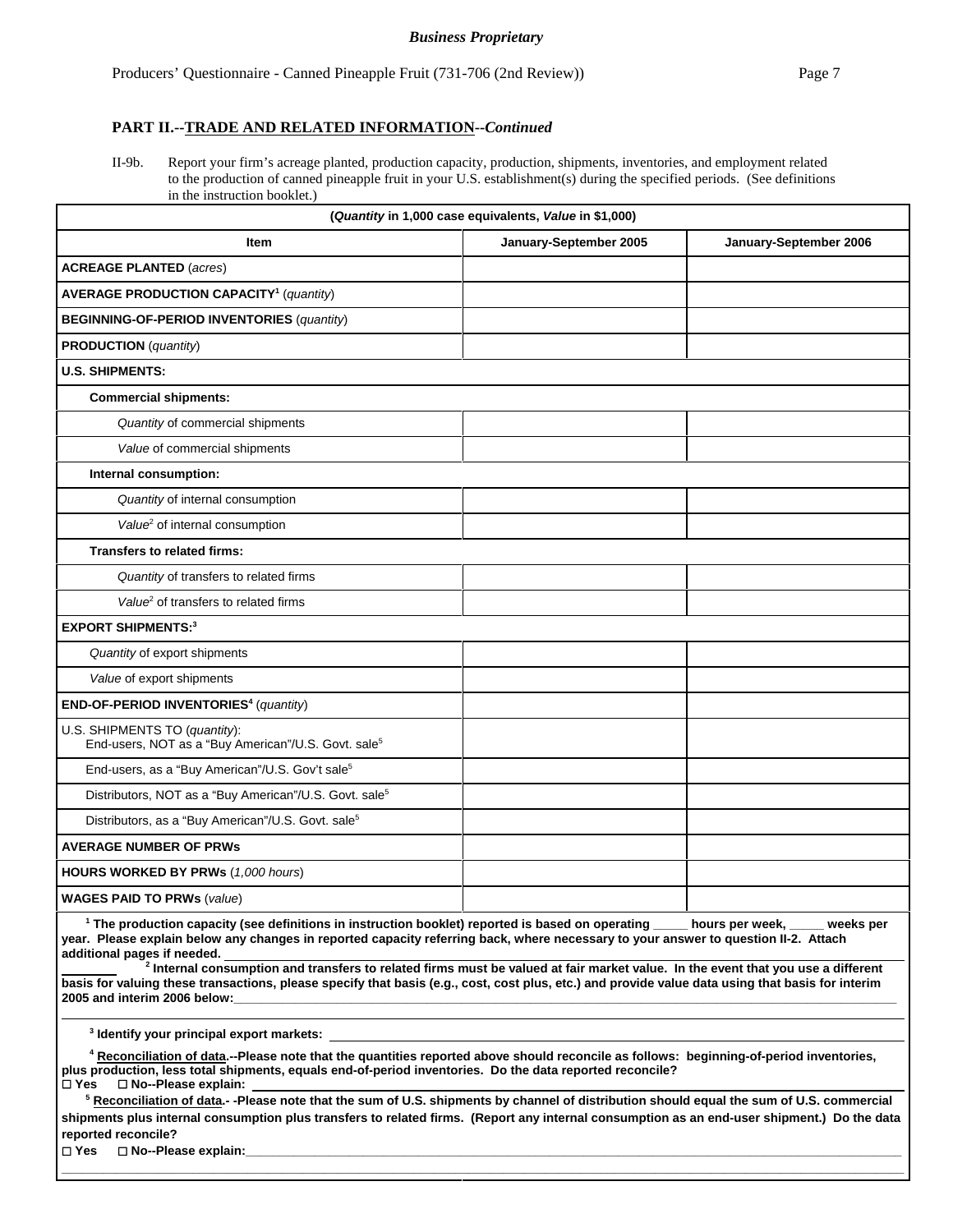II-10. If you reported transfers to related firms in questions II-9a or II-9b, please indicate the nature of the relationship between your firm and the related firms (e.g., joint venture, wholly owned subsidiary), whether the transfers were priced by market or by a non-market formula, whether your firm retained marketing rights to all transfers, and whether the related firms also processed inputs from sources other than your firm.

II-11. Report the total number of acres planted for pineapples (all uses) for each year since January 1, 2000.

| 2000 | 2001 | 2002                   | 2003 |
|------|------|------------------------|------|
| 2004 | 2005 | January-September 2006 |      |

II-12. Describe the reasons for any increases or decreases in the number of acres planted for canned pineapple fruit including details regarding any shifts of production to your foreign growing operations, or utilization of the same acreage for products other than canned pineapple fruit.

II-13. Report the state and local zoning requirements or land use restrictions that affect the domestic producers' canned pineapple fruit operations.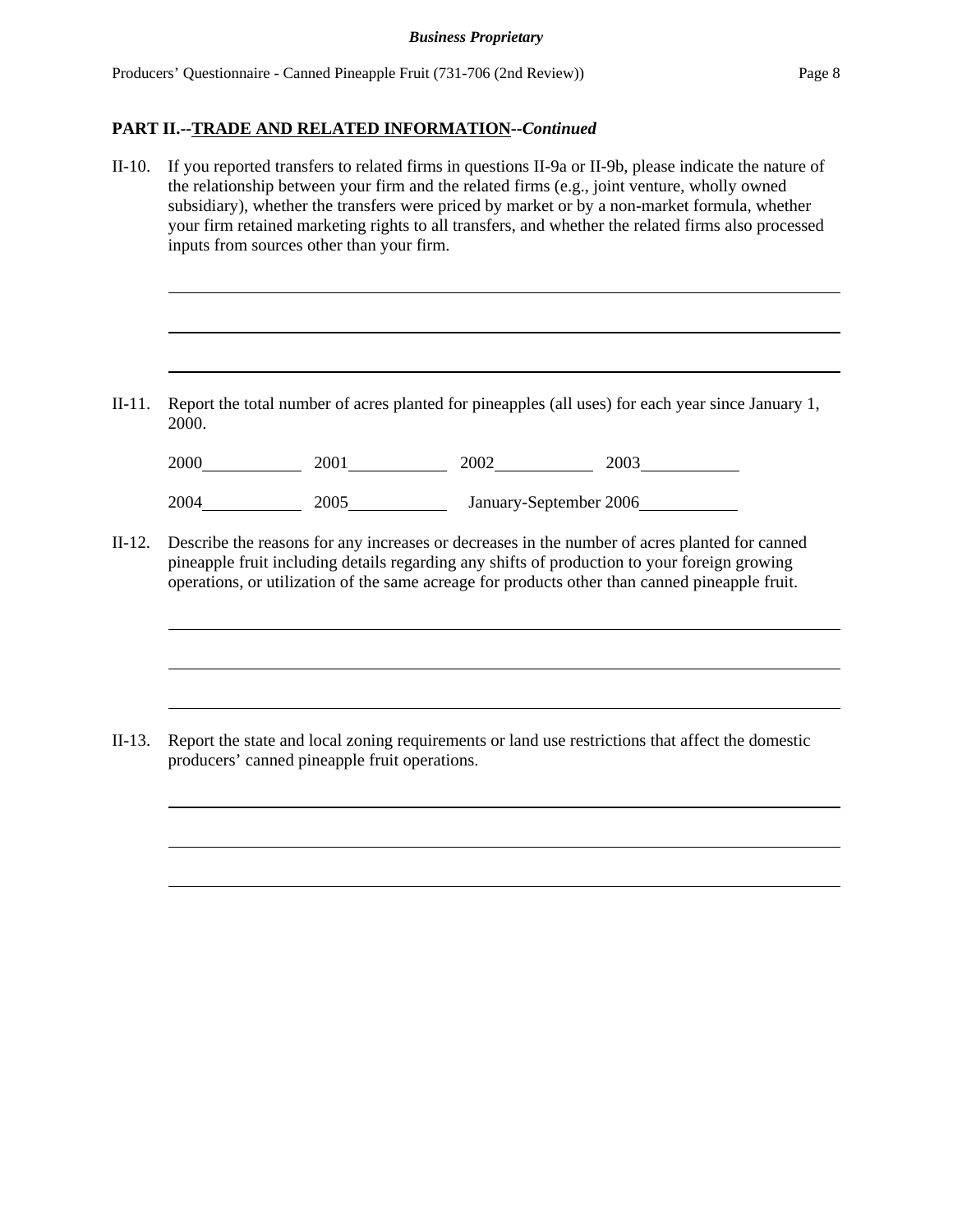## **PART II.--TRADE AND RELATED INFORMATION--***Continued*

II-14a. Please report the quantity and value of your U.S. shipments of domestically produced canned pineapple fruit by grade, package size, and region in 2004 and 2005.

| (Quantity in 1,000 case equivalents, Value in \$1,000) |                               |          |              |          |              |  |
|--------------------------------------------------------|-------------------------------|----------|--------------|----------|--------------|--|
|                                                        |                               |          | 2004         |          | 2005         |  |
|                                                        |                               | Quantity | <b>Value</b> | Quantity | <b>Value</b> |  |
|                                                        | Fancy                         |          |              |          |              |  |
| <b>Grade</b>                                           | Choice                        |          |              |          |              |  |
|                                                        | Standard                      |          |              |          |              |  |
|                                                        | $\leq$ 15 oz. cans            |          |              |          |              |  |
| Package<br><b>Size</b>                                 | $16 \le 100$ oz. cans         |          |              |          |              |  |
|                                                        | $> 100$ oz. cans              |          |              |          |              |  |
|                                                        | Northeast Region <sup>1</sup> |          |              |          |              |  |
|                                                        | Southern Region <sup>1</sup>  |          |              |          |              |  |
| <b>Region</b>                                          | Midwest Region <sup>1</sup>   |          |              |          |              |  |
|                                                        | Western Region <sup>1</sup>   |          |              |          |              |  |

<sup>1</sup> The **Northeast region** includes the states/territories of Connecticut, Delaware, Maine, Massachusetts, New Hampshire, New Jersey, New York, Pennsylvania, Rhode Island, and Vermont; the **Southern region** includes the states/territories of Alabama, Arkansas, D.C., Florida, Georgia, Kentucky, Louisiana, Maryland, Mississippi, North Carolina, Oklahoma, Puerto Rico, South Carolina, Tennessee, Texas, U.S. Virgin Islands, Virginia, and West Virginia; the **Midwest region** includes the states/territories of Illinois, Indiana, Iowa, Kansas, Michigan, Minnesota, Missouri, Nebraska, North Dakota, Ohio, South Dakota, and Wisconsin; and the **Western region** includes the states/territories of Alaska, Arizona, California, Colorado, Hawaii, Idaho, Montana, Nevada, New Mexico, Oregon, Utah, Washington, and Wyoming.

II-14b. Has there been any change in the relative share of U.S. shipments of domestically produced canned pineapple by cut since 2004 (i.e. slices, chunks, cubes, tidbits, pieces, or crushed)? Please explain.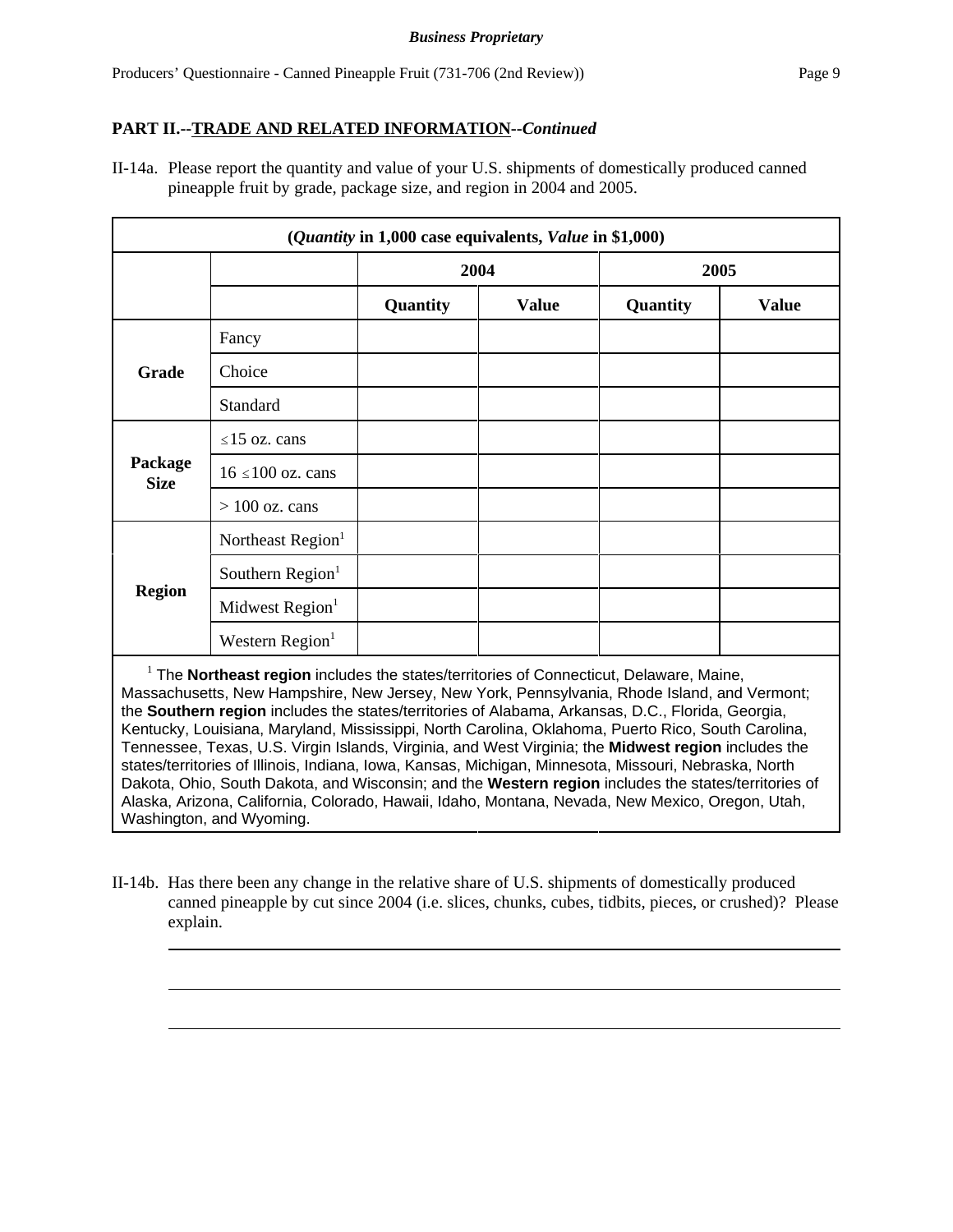## **PART II.--TRADE AND RELATED INFORMATION--***Continued*

II-15. Channels of distribution.–Report the estimated quantity of your firm's **2004 and 2005** U.S. shipments (domestic shipments and domestic company transfers) of canned pineapple fruit that were **PRODUCED** in your U.S. establishments that were made to retail, food service, and industrial sectors (as defined on page 6 of the instruction booklet). Totals should equal those reported earlier in II-9a.

| Quantity in 1,000 case equivalents, Value in \$1,000 |                               |          |              |          |              |
|------------------------------------------------------|-------------------------------|----------|--------------|----------|--------------|
|                                                      |                               | 2004     |              | 2005     |              |
|                                                      | <b>Item</b>                   | Quantity | <b>Value</b> | Quantity | <b>Value</b> |
| <b>Retail:</b>                                       | National brands               |          |              |          |              |
|                                                      | First private labels          |          |              |          |              |
|                                                      | Second private labels         |          |              |          |              |
|                                                      | Regional labels               |          |              |          |              |
|                                                      | Food service: National brands |          |              |          |              |
|                                                      | First private labels          |          |              |          |              |
|                                                      | Second private labels         |          |              |          |              |
|                                                      | Regional labels               |          |              |          |              |
| <b>Industrial:</b>                                   | National brands               |          |              |          |              |
|                                                      | First private labels          |          |              |          |              |
|                                                      | Second private labels         |          |              |          |              |
|                                                      | Regional labels               |          |              |          |              |

II-16. Since January 1, 2000, has your firm been involved in a toll agreement (see definition in the instruction booklet) regarding the production of canned pineapple fruit?

 $\Box$  Yes--Name firm(s):

- II-17. Does your firm produce canned pineapple fruit in a foreign trade zone (FTZ)?
	-

 $\Box$  No  $\Box$  Yes--Identify FTZ(s):  $\Box$ 

- II-18. Since January 1, 2000, has your firm or any firms related to your firm imported canned pineapple fruit?
	- $\Box$  No  $\Box$  Yes--*COMPLETE AND RETURN THE ENCLOSED IMPORTERS' QUESTIONNAIRE*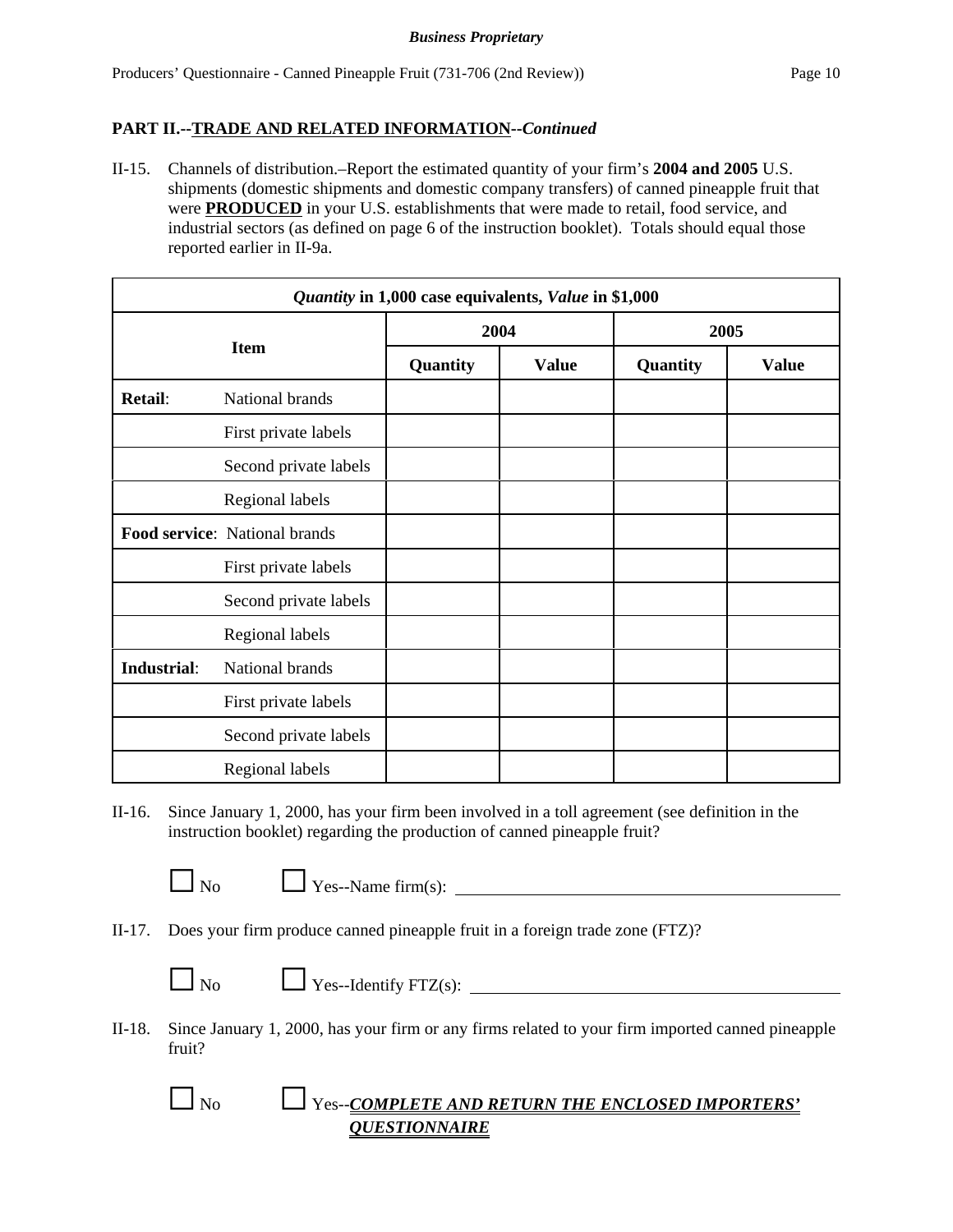### *Business Proprietary*

### **PART II.--TRADE AND RELATED INFORMATION--***Continued*

II-19. Other than direct imports, has your firm otherwise purchased canned pineapple fruit since January 1, 2000? (See definitions in the instruction booklet.)

 $\Box$  No  $\Box$  Yes--Report such purchases below for the specified periods.<sup>1</sup>

| (Quantity in 1,000 case equivalents, Value in \$1,000)                                                                                                                                                                                                                                                                |      |      |      |      |      |      |
|-----------------------------------------------------------------------------------------------------------------------------------------------------------------------------------------------------------------------------------------------------------------------------------------------------------------------|------|------|------|------|------|------|
| <b>Item</b>                                                                                                                                                                                                                                                                                                           | 2000 | 2001 | 2002 | 2003 | 2004 | 2005 |
| PURCHASES FROM U.S. IMPORTERS <sup>2</sup> OF CANNED PINEAPPLE FRUIT FROM--                                                                                                                                                                                                                                           |      |      |      |      |      |      |
| Thailand (subject):                                                                                                                                                                                                                                                                                                   |      |      |      |      |      |      |
| Quantity                                                                                                                                                                                                                                                                                                              |      |      |      |      |      |      |
| Value                                                                                                                                                                                                                                                                                                                 |      |      |      |      |      |      |
| Thailand (nonsubject):                                                                                                                                                                                                                                                                                                |      |      |      |      |      |      |
| Quantity                                                                                                                                                                                                                                                                                                              |      |      |      |      |      |      |
| Value                                                                                                                                                                                                                                                                                                                 |      |      |      |      |      |      |
| <b>ALL OTHER COUNTRIES:</b>                                                                                                                                                                                                                                                                                           |      |      |      |      |      |      |
| Quantity                                                                                                                                                                                                                                                                                                              |      |      |      |      |      |      |
| Value                                                                                                                                                                                                                                                                                                                 |      |      |      |      |      |      |
| PURCHASES FROM DOMESTIC PRODUCERS: <sup>2</sup>                                                                                                                                                                                                                                                                       |      |      |      |      |      |      |
| Quantity                                                                                                                                                                                                                                                                                                              |      |      |      |      |      |      |
| Value                                                                                                                                                                                                                                                                                                                 |      |      |      |      |      |      |
| PURCHASES FROM OTHER SOURCES:2                                                                                                                                                                                                                                                                                        |      |      |      |      |      |      |
| Quantity                                                                                                                                                                                                                                                                                                              |      |      |      |      |      |      |
| Value                                                                                                                                                                                                                                                                                                                 |      |      |      |      |      |      |
| <sup>1</sup> Please indicate your reasons for purchasing this product. If your reasons differ by source,<br>please elaborate.<br><sup>2</sup> Please list the name of the firm(s) from which your purchased this product. If your suppliers<br>differ by source, please identify the source for each listed supplier. |      |      |      |      |      |      |
|                                                                                                                                                                                                                                                                                                                       |      |      |      |      |      |      |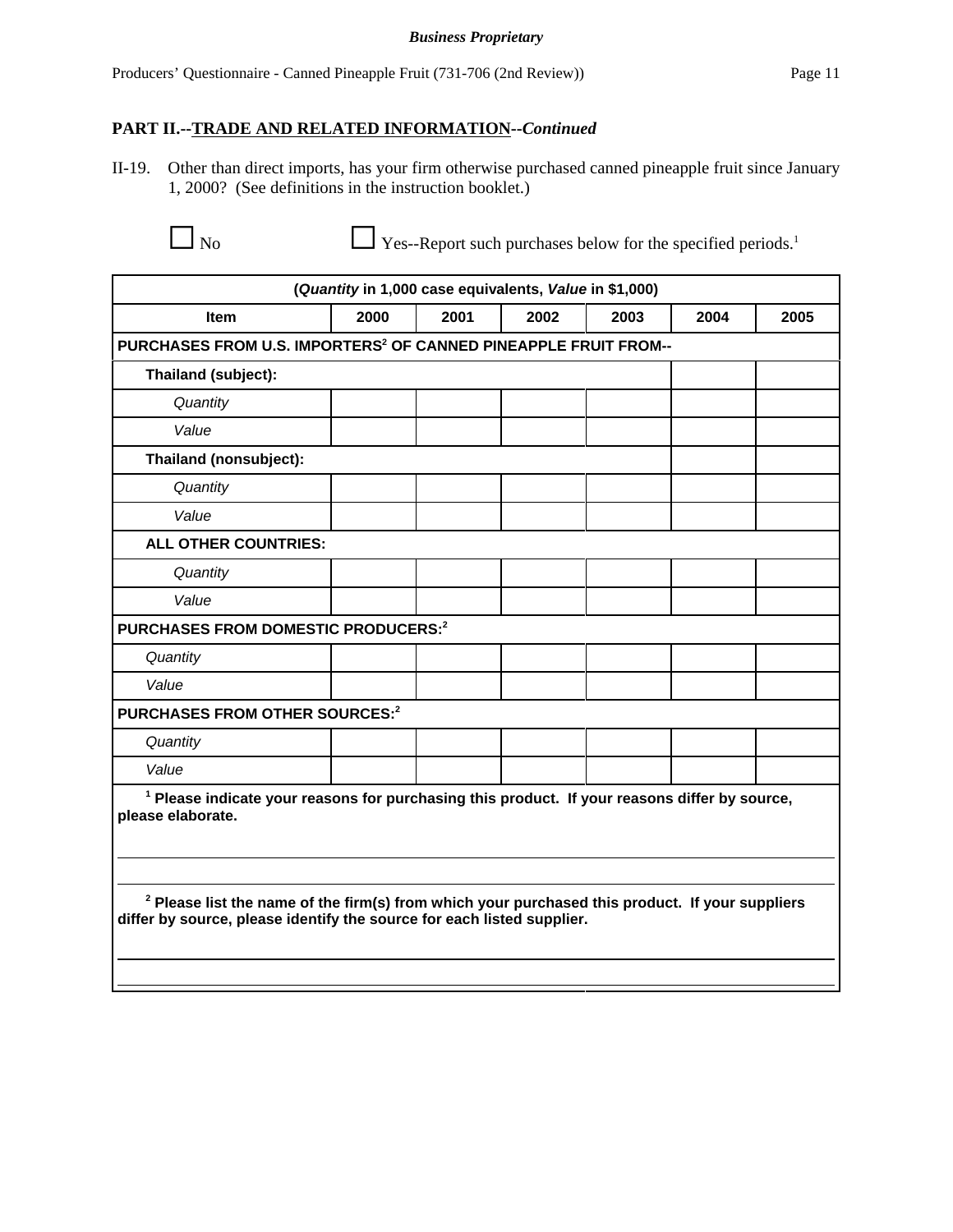#### *Business Proprietary*

## **PART II.--TRADE AND RELATED INFORMATION--***Continued*

| (Quantity in 1,000 case equivalents, Value in \$1,000) |                                                                                                                                                                             |                        |  |  |  |
|--------------------------------------------------------|-----------------------------------------------------------------------------------------------------------------------------------------------------------------------------|------------------------|--|--|--|
| <b>Item</b>                                            | January-September 2005                                                                                                                                                      | January-September 2006 |  |  |  |
|                                                        | PURCHASES FROM U.S. IMPORTERS <sup>2</sup> OF CANNED PINEAPPLE FRUIT FROM--                                                                                                 |                        |  |  |  |
| Thailand (subject):                                    |                                                                                                                                                                             |                        |  |  |  |
| Quantity                                               |                                                                                                                                                                             |                        |  |  |  |
| Value                                                  |                                                                                                                                                                             |                        |  |  |  |
| Thailand (nonsubject):                                 |                                                                                                                                                                             |                        |  |  |  |
| Quantity                                               |                                                                                                                                                                             |                        |  |  |  |
| Value                                                  |                                                                                                                                                                             |                        |  |  |  |
| <b>ALL OTHER COUNTRIES:</b>                            |                                                                                                                                                                             |                        |  |  |  |
| Quantity                                               |                                                                                                                                                                             |                        |  |  |  |
| Value                                                  |                                                                                                                                                                             |                        |  |  |  |
| <b>PURCHASES FROM DOMESTIC PRODUCERS:2</b>             |                                                                                                                                                                             |                        |  |  |  |
| Quantity                                               |                                                                                                                                                                             |                        |  |  |  |
| Value                                                  |                                                                                                                                                                             |                        |  |  |  |
| PURCHASES FROM OTHER SOURCES: <sup>2</sup>             |                                                                                                                                                                             |                        |  |  |  |
| Quantity                                               |                                                                                                                                                                             |                        |  |  |  |
| Value                                                  |                                                                                                                                                                             |                        |  |  |  |
| please elaborate.                                      | <sup>1</sup> Please indicate your reasons for purchasing this product. If your reasons differ by source,                                                                    |                        |  |  |  |
|                                                        | $2$ Please list the name of the firm(s) from which your purchased this product. If your suppliers<br>differ by source, please identify the source for each listed supplier. |                        |  |  |  |

II-20. Describe the significance of the existing antidumping duty order covering imports of canned pineapple fruit from Thailand in terms of its effect on your firm's production capacity, production, U.S. shipments, inventories, purchases, and employment. You may wish to compare your firm's operations before and after the imposition of the order.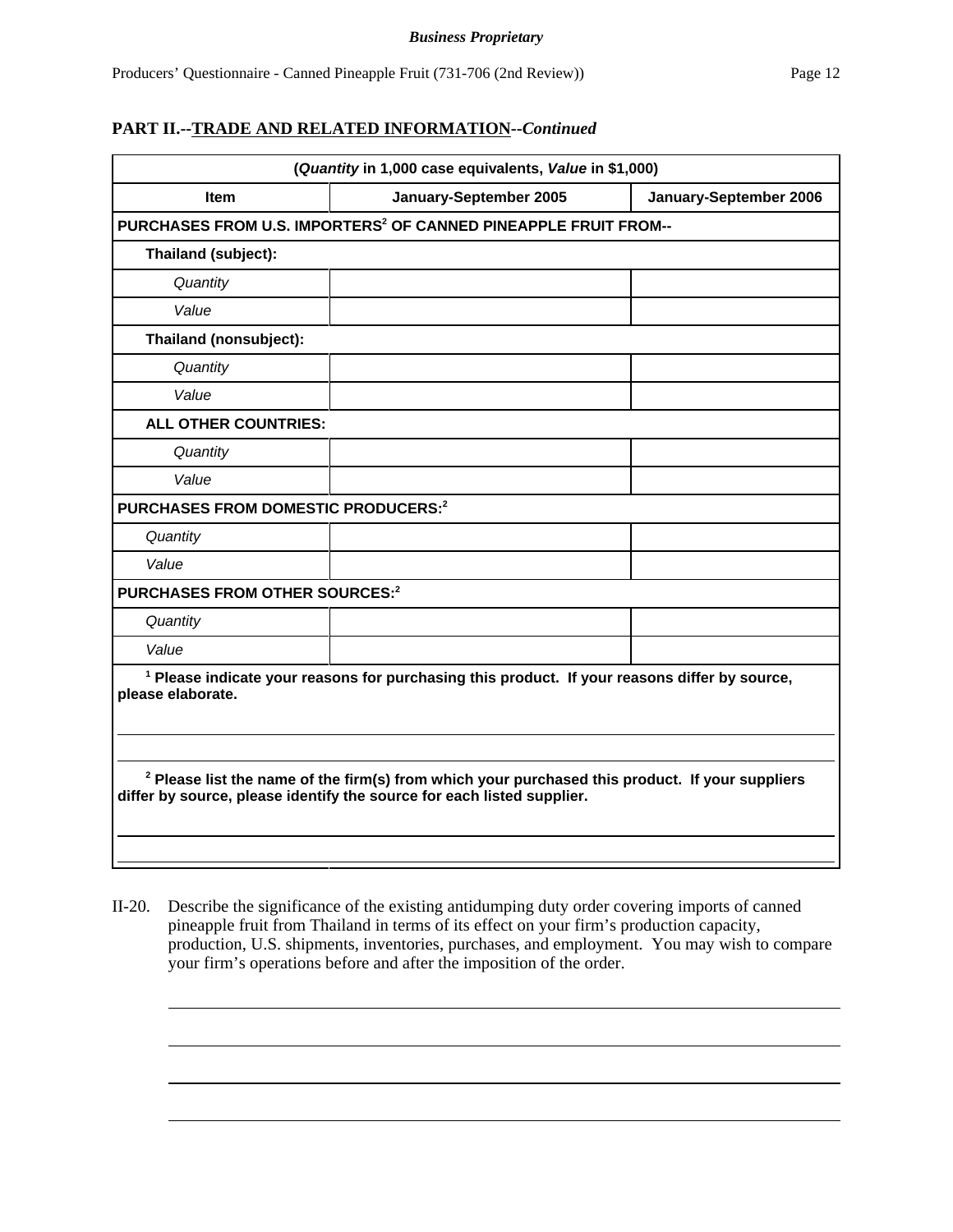II-21. Would your firm anticipate any changes in its production capacity, production, U.S. shipments, inventories, purchases, or employment relating to the production of canned pineapple fruit in the future if the antidumping duty order on canned pineapple fruit from Thailand were to be revoked?

| M. |
|----|
|    |

G No G Yes--Supply details as to the time, nature, and significance of such changes and provide underlying assumptions, along with relevant portions of business plans or other supporting documentation, for any trends or projections you may provide.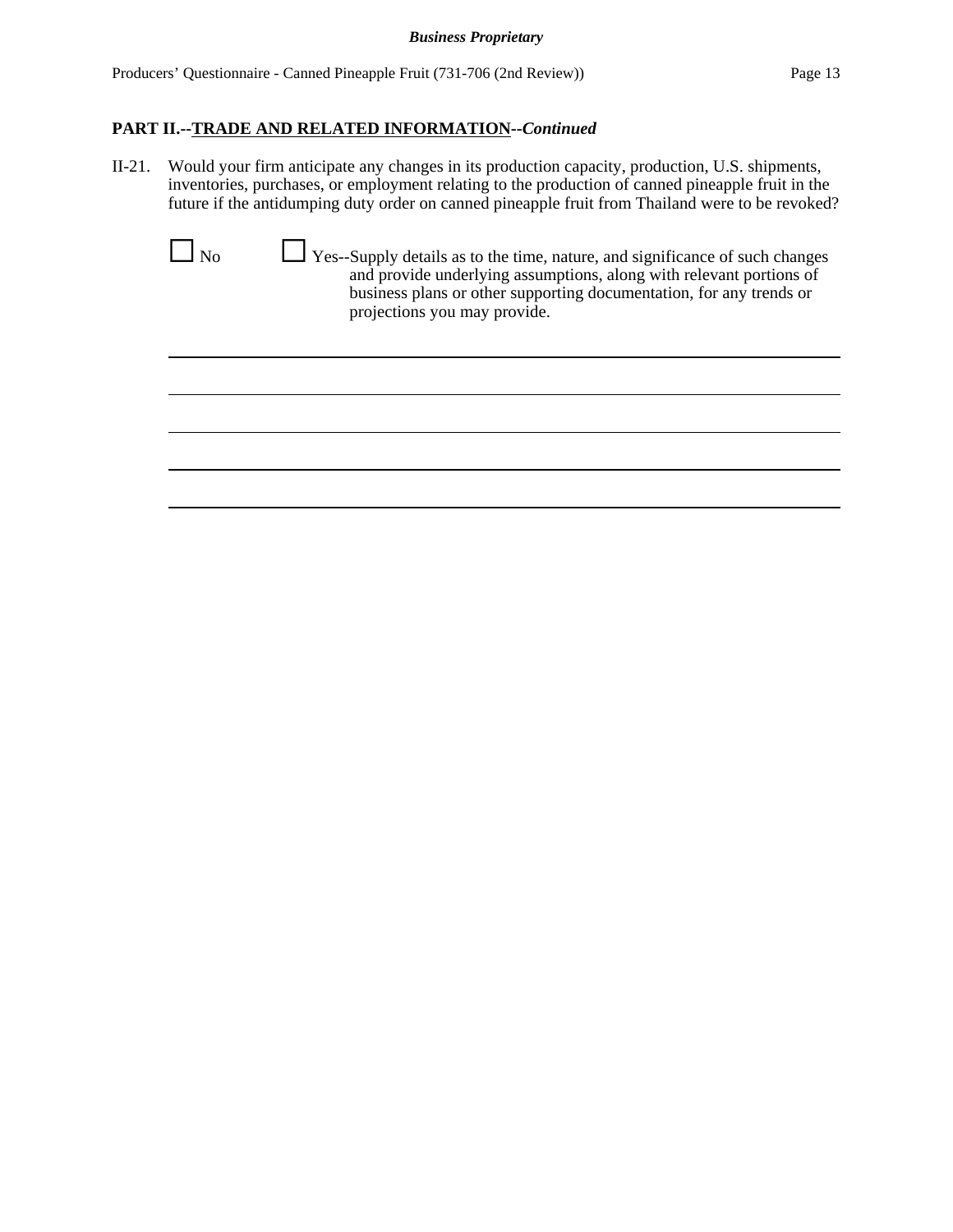Producers' Questionnaire - Canned Pineapple Fruit (731-706 (2nd Review)) Page 14

## **PART III.--FINANCIAL INFORMATION**

Address questions on this part of the questionnaire to David Boyland (202-708-4725 or david.boyland@usitc.gov).

III-1. Identify the individual who prepared or has knowledge of the requested financial information.

Company contact:

| 117 contaet. | Name and title |                     |
|--------------|----------------|---------------------|
|              | Phone No.      | Fax No.             |
|              | E-mail address | Company web address |
|              |                |                     |

III-2. Briefly describe your financial accounting system.

A. When does your fiscal year end (month and day)? If your fiscal year changed during the period examined, explain below:

B.1. Describe the lowest level of operations (e.g., plant, division, company-wide) for which financial statements are prepared that include subject merchandise:

- 2. Does your firm prepare profit/loss statements for the subject merchandise: Yes No
- 3. How often did your firm (or parent company) prepare financial statements (including annual reports, 10Ks)? Please check relevant items below. Audited \_\_\_\_\_ unaudited \_\_\_\_\_ annual reports \_\_\_\_\_ 10Ks \_\_\_\_\_ 10Qs \_\_\_\_ Monthly <u>quarterly</u> semi-annually annually
- 4. Accounting basis: GAAP cash tax other comprehensive (specify)

*Note: The Commission may request that your company submit copies of its financial statements, including internal profit-and-loss statements for the division or product group that includes canned pineapple fruit, as well as those statements and worksheets used to compile data for your firm's questionnaire response.*

- III-3. Briefly describe your cost accounting system (e.g., standard cost, job order cost, etc.).
- III-4. Briefly describe your allocation basis, if any, for COGS, SG&A, and interest expense and other income and expenses.

III-5. Other products.--Please list any other products you produced in the facilities in which you produced canned pineapple fruit, and provide the share of net sales accounted for by these other products in your most recent fiscal year:

Product(s) Share of sales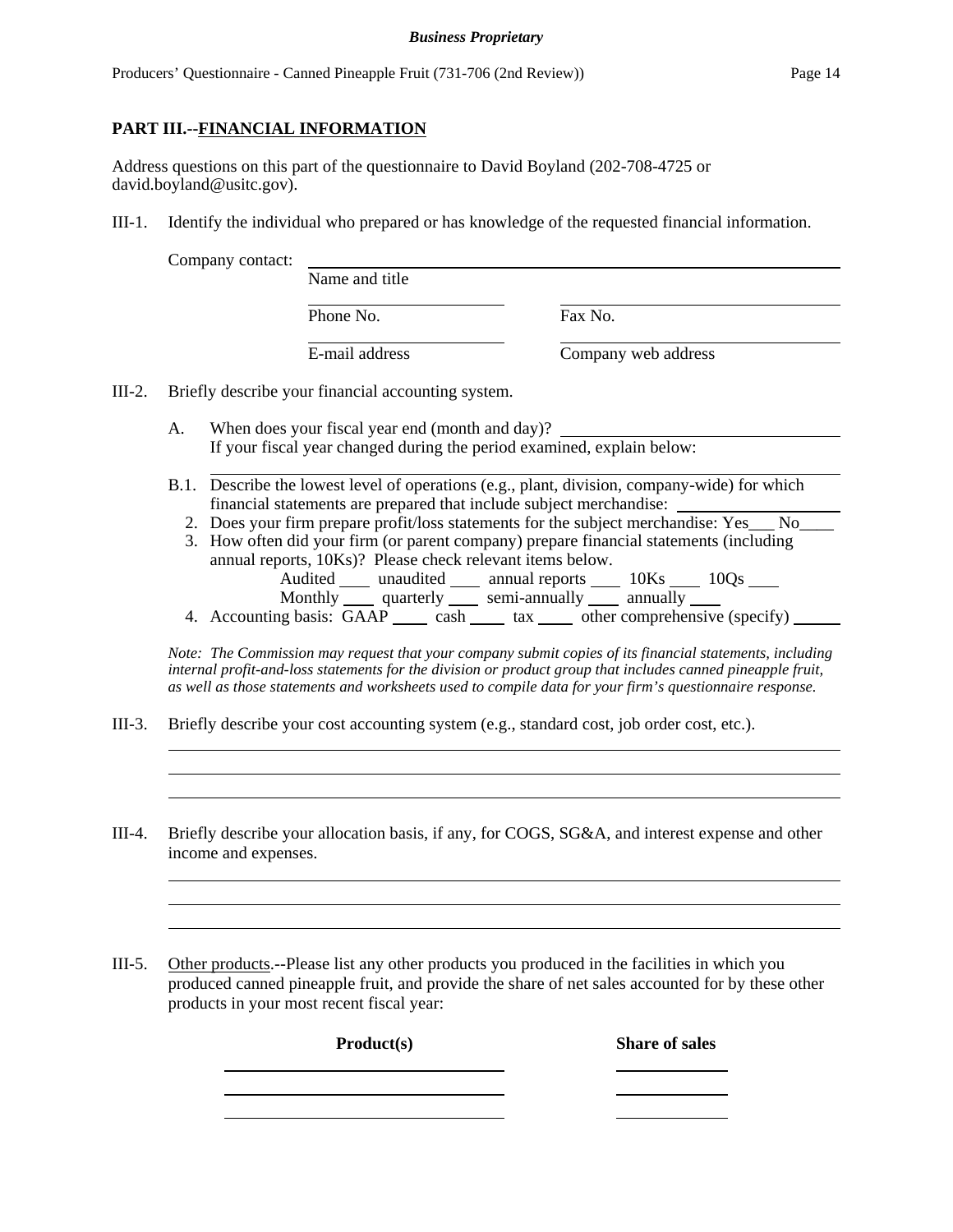#### *Business Proprietary*

### **PART III.--FINANCIAL INFORMATION--***Continued*

III-6. Does your company receive inputs (raw materials, labor, energy, or any other services) used in the production of canned pineapple fruit from any related company?

 $\Box$  Yes–Continue to question III-7 below.  $\Box$  No–Continue to question III-10 below.

III-7. In the space provided below, identify the inputs related to the production of canned pineapple fruit that your firm receives from related parties whose financial statements are consolidated with the financial statements of your firm.

|        | Input                                                                                                                                                                                                                                                                     | <b>Related Party</b> |  |
|--------|---------------------------------------------------------------------------------------------------------------------------------------------------------------------------------------------------------------------------------------------------------------------------|----------------------|--|
|        |                                                                                                                                                                                                                                                                           |                      |  |
|        |                                                                                                                                                                                                                                                                           |                      |  |
|        |                                                                                                                                                                                                                                                                           |                      |  |
| III-8. | With respect to the related companies identified in response to question III-7 above, are their<br>financial statements consolidated with your firm's financial statements? (In other words, are<br>profits or losses arising from intercompany transactions eliminated?) |                      |  |
|        | $\Box$ Yes–Continue to question III-9 below. $\Box$ No–Continue to question III-10 below.                                                                                                                                                                                 |                      |  |
| III-9. | All intercompany profit on inputs purchased from related parties which is eliminated pursuant to                                                                                                                                                                          |                      |  |

formal financial statement consolidation should also be eliminated from the costs reported to the Commission in tables III-11a and III-11b (Operations on canned pineapple fruit); i.e., costs reported in tables III-11a and III-11b, to the extent that they reflect inputs purchased from related parties, should only reflect the related party's cost and not include an associated profit component. Reasonable methods for determining and eliminating the associated profit on inputs purchased from related parties are acceptable.

Has your firm complied with the Commission instructions regarding costs associated with inputs purchased from related parties?



Yes No–please contact David Boyland, auditor, at  $202 - 708 - 4725$ .

III-10. For each annual and interim period for which financial results are reported in table III-11a and table III-11b, please attach a separate schedule which identifies the period-specific amount of non-recurring charges, the expense/cost line items where the associated charges are included, and a brief description of the charge(s). Non-recurring charges would include, but are not limited to, items such as asset write offs and accelerated depreciation due to restructuring of the company's pineapple operations.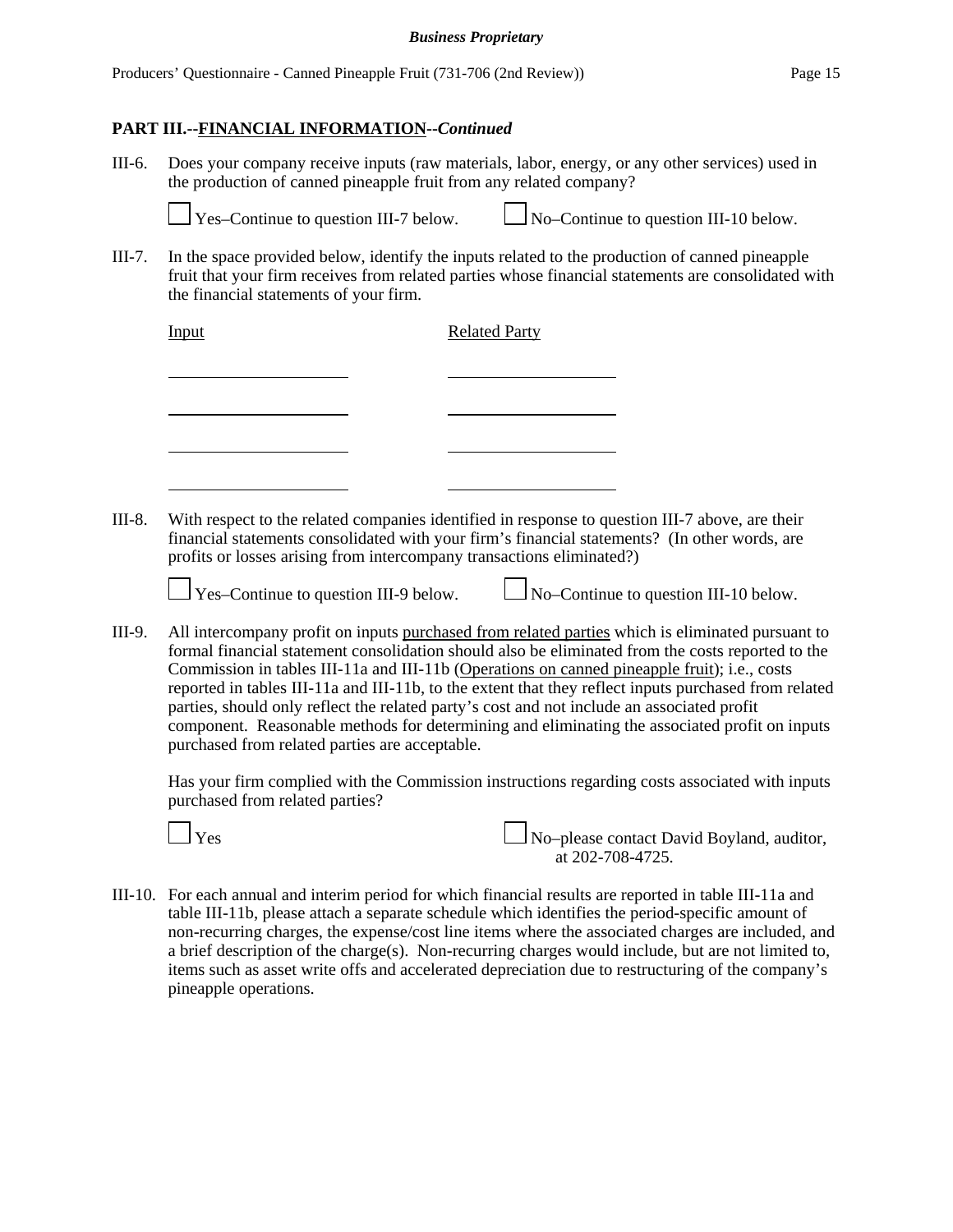#### **PART III.--FINANCIAL INFORMATION--***Continued*

III-11a. Operations on canned pineapple fruit.--Report the revenue and related cost information requested below on the canned pineapple fruit operations of your U.S. establishment(s).<sup>1</sup> Do not report resales of product. Note that internal consumption and transfers to related firms must be valued at fair market value and purchases from related firms must be at cost. Provide data for your six most recently completed fiscal years in chronological order from left to right, and for the specified interim periods. If your firm was involved in tolling operations (either as the toller or as the tollee) please contact David Boyland at (202) 708-4725 before completing this section of the questionnaire.

| (Quantity in 1,000 case equivalents, Value in \$1,000)                                                   |  |  |  |  |  |  |
|----------------------------------------------------------------------------------------------------------|--|--|--|--|--|--|
| Item                                                                                                     |  |  |  |  |  |  |
| Net sales quantities: <sup>2</sup>                                                                       |  |  |  |  |  |  |
| Commercial sales                                                                                         |  |  |  |  |  |  |
| Internal consumption                                                                                     |  |  |  |  |  |  |
| Transfers to related firms                                                                               |  |  |  |  |  |  |
| Total net sales quantities                                                                               |  |  |  |  |  |  |
| Net sales values: <sup>2</sup>                                                                           |  |  |  |  |  |  |
| Commercial sales                                                                                         |  |  |  |  |  |  |
| Internal consumption                                                                                     |  |  |  |  |  |  |
| Transfers to related firms                                                                               |  |  |  |  |  |  |
| Total net sales values                                                                                   |  |  |  |  |  |  |
| Cost of goods sold (including internal consumption and transfers to related firms):                      |  |  |  |  |  |  |
| Raw materials                                                                                            |  |  |  |  |  |  |
| Direct labor                                                                                             |  |  |  |  |  |  |
| Other factory costs                                                                                      |  |  |  |  |  |  |
| Total cost of goods sold                                                                                 |  |  |  |  |  |  |
| Gross profit or (loss)                                                                                   |  |  |  |  |  |  |
| Selling, general, and administrative (SG&A) expenses:                                                    |  |  |  |  |  |  |
| Selling expenses                                                                                         |  |  |  |  |  |  |
| General and administrative expenses                                                                      |  |  |  |  |  |  |
| Total SG&A expenses                                                                                      |  |  |  |  |  |  |
| <b>Operating income or (loss)</b>                                                                        |  |  |  |  |  |  |
| Other income and expenses:                                                                               |  |  |  |  |  |  |
| Interest expense                                                                                         |  |  |  |  |  |  |
| All other expense items                                                                                  |  |  |  |  |  |  |
| Continued Dumping and Subsidy Offset<br>Act funds received <sup>3</sup>                                  |  |  |  |  |  |  |
| All other income items                                                                                   |  |  |  |  |  |  |
| All other income or expenses, net                                                                        |  |  |  |  |  |  |
| Net income or (loss) before income<br>taxes                                                              |  |  |  |  |  |  |
| Depreciation/amortization included<br>above                                                              |  |  |  |  |  |  |
| I political only solar (whother democie or event) and easte related to your LLC, menufacturing energians |  |  |  |  |  |  |

<sup>1</sup> Include only sales (whether domestic or export) and costs related to your U.S. manufacturing operations.<br><sup>2</sup> Less discounts, returns, allowances, and prepaid freight. The quantities and values should approximate the co

and values reported in Part II of this questionnaire.<br><sup>3</sup> Please report funds received under this act in the period(s) in which they were received. Do not report these funds as an offset to operating expenses.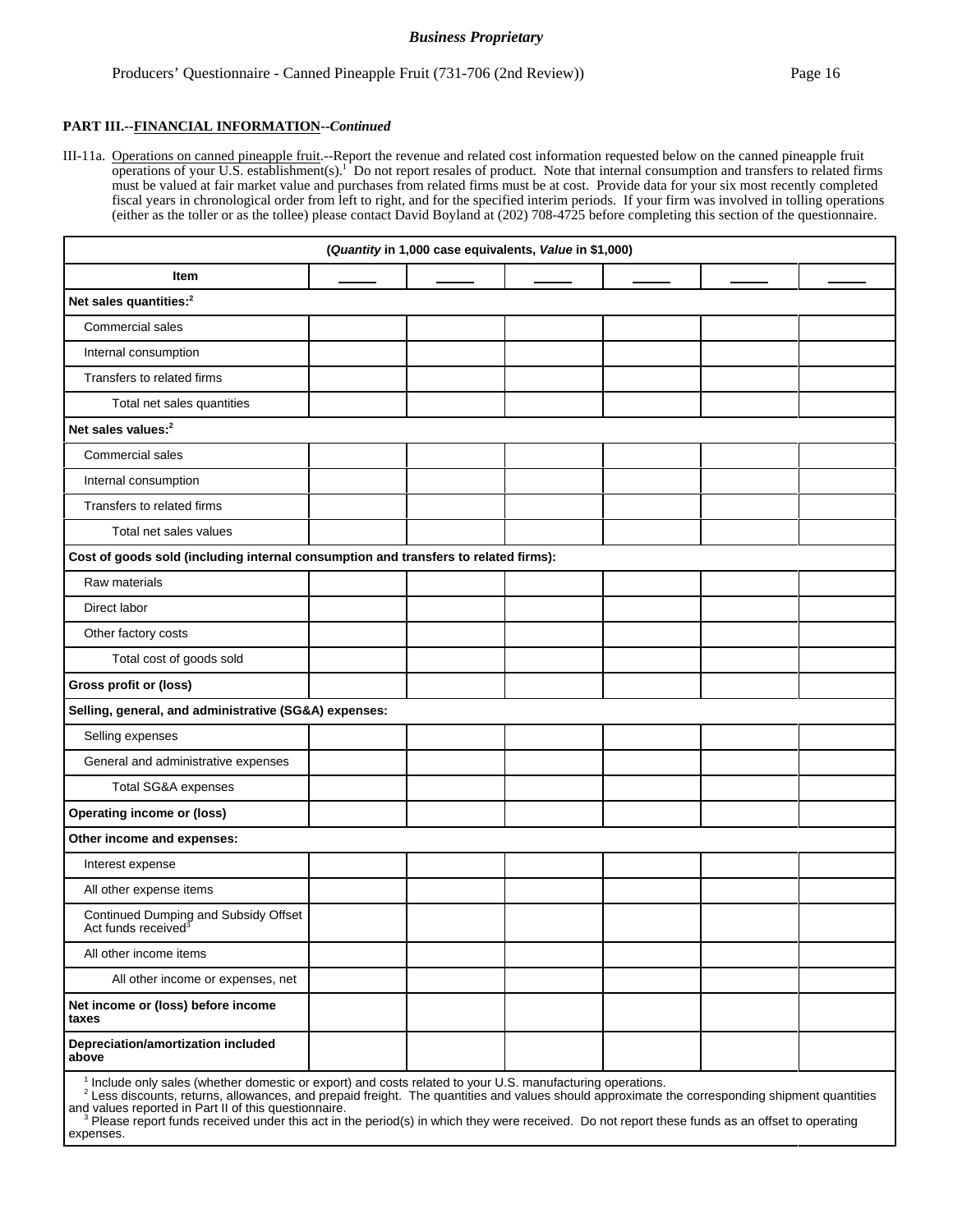#### *Business Proprietary*

### **PART III.--FINANCIAL INFORMATION--***Continued*

III-11b. Operations on canned pineapple fruit.--Report the revenue and related cost information requested below on the canned pineapple fruit operations of your U.S. establishment(s).<sup>1</sup> Note that internal consumption and transfers to related firms must be valued at fair market value and purchases from related firms must be at cost. Provide data for the specified interim periods.

| (Quantity in 1,000 case equivalents, Value in \$1,000)                                                               |                        |                        |  |  |  |  |  |
|----------------------------------------------------------------------------------------------------------------------|------------------------|------------------------|--|--|--|--|--|
| Item                                                                                                                 | January-September 2005 | January-September 2006 |  |  |  |  |  |
| Net sales quantities: <sup>2</sup>                                                                                   |                        |                        |  |  |  |  |  |
| <b>Commercial sales</b>                                                                                              |                        |                        |  |  |  |  |  |
| Internal consumption                                                                                                 |                        |                        |  |  |  |  |  |
| Transfers to related firms                                                                                           |                        |                        |  |  |  |  |  |
| Total net sales quantities                                                                                           |                        |                        |  |  |  |  |  |
| Net sales values: <sup>2</sup>                                                                                       |                        |                        |  |  |  |  |  |
| Commercial sales                                                                                                     |                        |                        |  |  |  |  |  |
| Internal consumption                                                                                                 |                        |                        |  |  |  |  |  |
| Transfers to related firms                                                                                           |                        |                        |  |  |  |  |  |
| Total net sales values                                                                                               |                        |                        |  |  |  |  |  |
| Cost of goods sold (including internal consumption and transfers to related firms):                                  |                        |                        |  |  |  |  |  |
| Raw materials                                                                                                        |                        |                        |  |  |  |  |  |
| Direct labor                                                                                                         |                        |                        |  |  |  |  |  |
| Other factory costs                                                                                                  |                        |                        |  |  |  |  |  |
| Total cost of goods sold                                                                                             |                        |                        |  |  |  |  |  |
| Gross profit or (loss)                                                                                               |                        |                        |  |  |  |  |  |
| Selling, general, and administrative (SG&A) expenses:                                                                |                        |                        |  |  |  |  |  |
| Selling expenses                                                                                                     |                        |                        |  |  |  |  |  |
| General and administrative expenses                                                                                  |                        |                        |  |  |  |  |  |
| Total SG&A expenses                                                                                                  |                        |                        |  |  |  |  |  |
| <b>Operating income or (loss)</b>                                                                                    |                        |                        |  |  |  |  |  |
| Other income and expenses:                                                                                           |                        |                        |  |  |  |  |  |
| Interest expense                                                                                                     |                        |                        |  |  |  |  |  |
| All other expense items                                                                                              |                        |                        |  |  |  |  |  |
| Continued Dumping and Subsidy Offset Act funds<br>received <sup>3</sup>                                              |                        |                        |  |  |  |  |  |
| All other income items                                                                                               |                        |                        |  |  |  |  |  |
| All other income or expenses, net                                                                                    |                        |                        |  |  |  |  |  |
| Net income or (loss) before income taxes                                                                             |                        |                        |  |  |  |  |  |
| Depreciation/amortization included above                                                                             |                        |                        |  |  |  |  |  |
| <sup>1</sup> Include only sales (whether domestic or export) and costs related to your LLS, manufacturing operations |                        |                        |  |  |  |  |  |

<sup>1</sup> Include only sales (whether domestic or export) and costs related to your U.S. manufacturing operations.<br><sup>2</sup> Less discounts, returns, allowances, and prepaid freight. The quantities and values should approximate the co

and values reported in Part II of this questionnaire.<br><sup>3</sup> Please report funds received under this act in the period(s) in which they were received. Do not report these funds as an offset to operating expenses.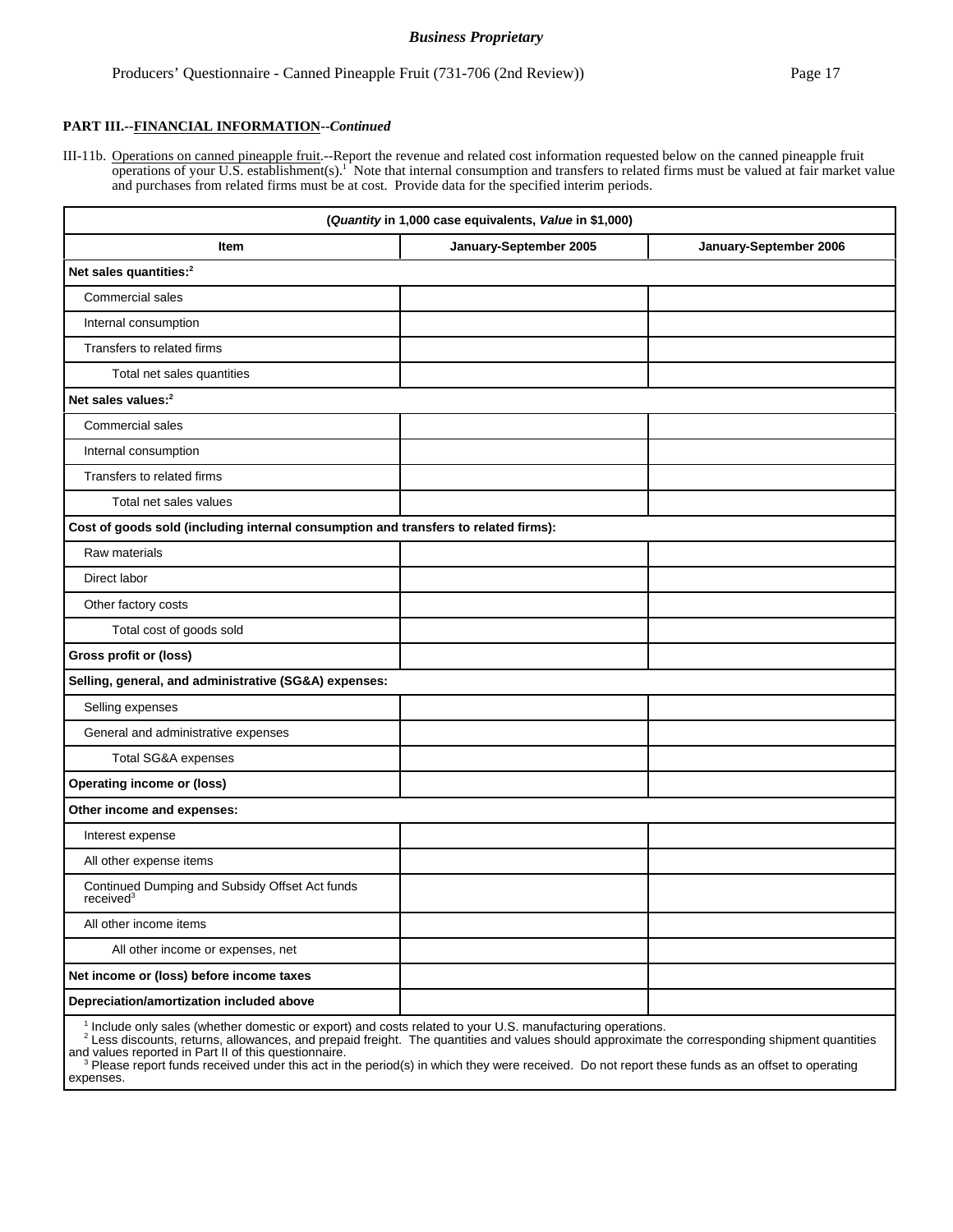### **PART III.--FINANCIAL INFORMATION--***Continued*

III-12a. Asset values.--Report the total assets associated with the production, warehousing, and sale of canned pineapple fruit. If your firm does not maintain some or all of the specific asset data in the normal course of business, please estimate it based upon some rational method (such as production, sales, or costs) that is consistent with your cost allocations in the previous question. Your finished goods inventory value should reconcile with the inventory quantity data reported in Part II. Provide data as of the end of your six most recently completed fiscal years in chronological order from left to right.

| (Value in \$1,000)                                                                            |  |  |  |  |  |  |
|-----------------------------------------------------------------------------------------------|--|--|--|--|--|--|
| Value of                                                                                      |  |  |  |  |  |  |
| Assets associated with the production,<br>warehousing, and sale of canned pineapple<br>fruit: |  |  |  |  |  |  |
| 1. Current assets:                                                                            |  |  |  |  |  |  |
| A. Cash and equivalents                                                                       |  |  |  |  |  |  |
| B. Accounts receivable, net                                                                   |  |  |  |  |  |  |
| C. Inventories (finished goods)                                                               |  |  |  |  |  |  |
| D. Inventories (raw materials and work in<br>process)                                         |  |  |  |  |  |  |
| E. Short-term investments                                                                     |  |  |  |  |  |  |
| F. Prepaid expenses                                                                           |  |  |  |  |  |  |
| G. Property held for resale                                                                   |  |  |  |  |  |  |
| H. Other (describe_                                                                           |  |  |  |  |  |  |
| I. Total current assets (lines 1.A. through<br>1.H.                                           |  |  |  |  |  |  |
| 2. Notes receivable                                                                           |  |  |  |  |  |  |
| 3. Long-term investments                                                                      |  |  |  |  |  |  |
| 4. Property, plant, and equipment                                                             |  |  |  |  |  |  |
| A. Original cost of property, plant, and<br>equipment                                         |  |  |  |  |  |  |
| B. Less: Accumulated depreciation                                                             |  |  |  |  |  |  |
| C. Equals: Book value of property, plant, and<br>equipment                                    |  |  |  |  |  |  |
| 5. Goodwill                                                                                   |  |  |  |  |  |  |
| 6. Other (describe_________)                                                                  |  |  |  |  |  |  |
| 7. Other (describe__________)                                                                 |  |  |  |  |  |  |
| 8. Total assets (lines 1.l., 2, 3, 4.C., 5, 6, and<br>7)                                      |  |  |  |  |  |  |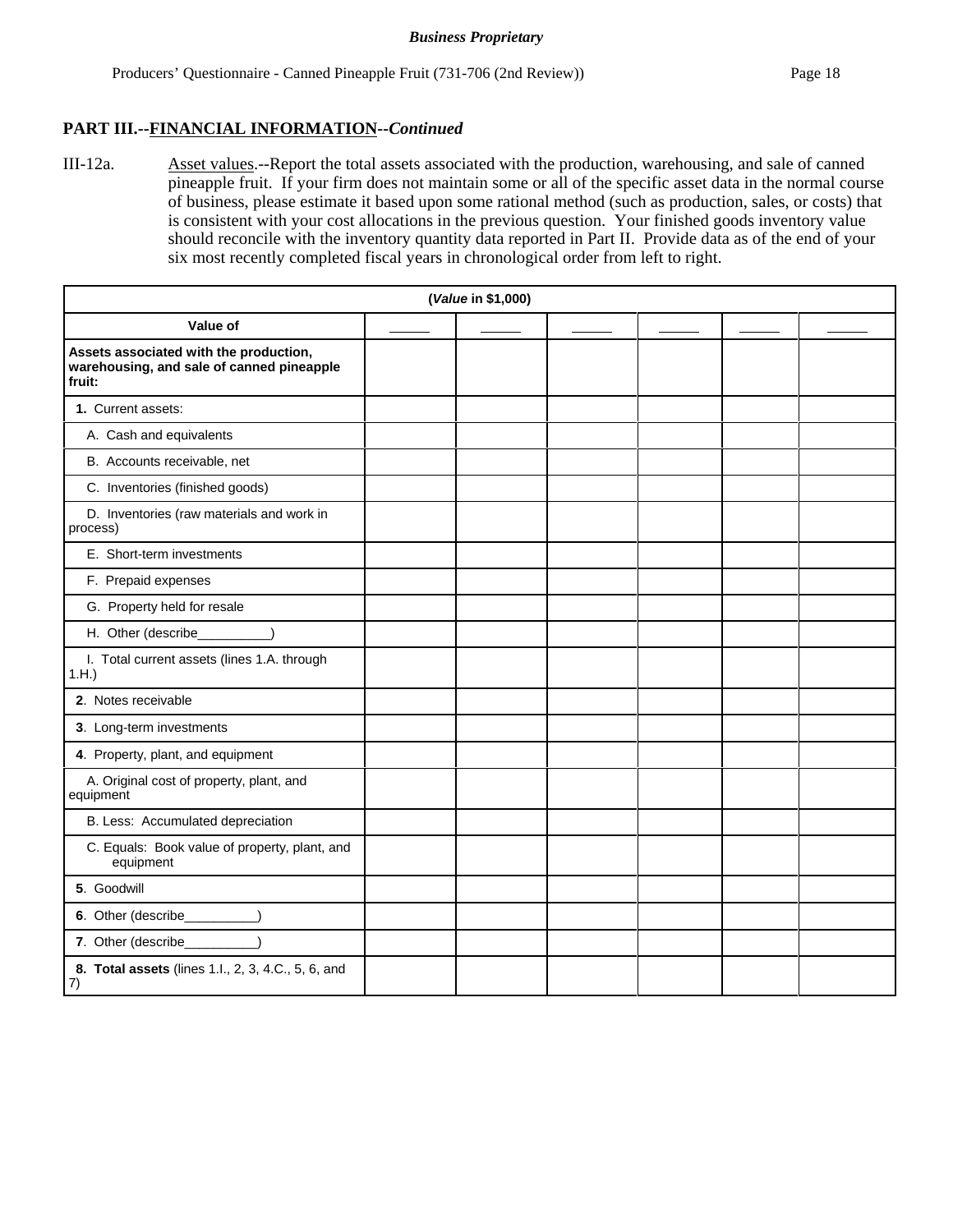## **PART III.--FINANCIAL INFORMATION--***Continued*

III-12b. Asset values.--Report the total assets associated with the production, warehousing, and sale of canned pineapple fruit as of the end of the specified interim periods.

| (Value in \$1,000)                                                                         |                        |                        |  |  |  |
|--------------------------------------------------------------------------------------------|------------------------|------------------------|--|--|--|
| Value of                                                                                   | January-September 2005 | January-September 2006 |  |  |  |
| Assets associated with the production, warehousing, and<br>sale of canned pineapple fruit: |                        |                        |  |  |  |
| 1. Current assets:                                                                         |                        |                        |  |  |  |
| A. Cash and equivalents                                                                    |                        |                        |  |  |  |
| B. Accounts receivable, net                                                                |                        |                        |  |  |  |
| C. Inventories (finished goods)                                                            |                        |                        |  |  |  |
| D. Inventories (raw materials and work in process)                                         |                        |                        |  |  |  |
| E. Short-term investments                                                                  |                        |                        |  |  |  |
| F. Prepaid expenses                                                                        |                        |                        |  |  |  |
| G. Property held for resale                                                                |                        |                        |  |  |  |
| H. Other (describe________                                                                 |                        |                        |  |  |  |
| I. Total current assets (lines 1.A. through 1.H.)                                          |                        |                        |  |  |  |
| 2. Notes receivable                                                                        |                        |                        |  |  |  |
| 3. Long-term investments                                                                   |                        |                        |  |  |  |
| 4. Property, plant, and equipment                                                          |                        |                        |  |  |  |
| A. Original cost of property, plant, and equipment                                         |                        |                        |  |  |  |
| B. Less: Accumulated depreciation                                                          |                        |                        |  |  |  |
| C. Equals: Book value of property, plant, and<br>equipment                                 |                        |                        |  |  |  |
| 5. Goodwill                                                                                |                        |                        |  |  |  |
| 6. Other (describe_________)                                                               |                        |                        |  |  |  |
|                                                                                            |                        |                        |  |  |  |
| 8. Total assets (lines 1.l., 2, 3, 4.C., 5, 6, and 7)                                      |                        |                        |  |  |  |

III-13. Capital expenditures and research and development expenditures.--Report your firm's capital expenditures and research and development expenditures on canned pineapple fruit. Provide data for your six most recently completed fiscal years in chronological order from left to right, and for the specified interim periods.

| (Value in \$1,000)                    |  |  |  |  |  |  |
|---------------------------------------|--|--|--|--|--|--|
| <b>Item</b>                           |  |  |  |  |  |  |
| <b>Capital expenditures</b>           |  |  |  |  |  |  |
| Research and development expenditures |  |  |  |  |  |  |

| <b>Item</b>                           | January-September 2005 | January-September 2006 |
|---------------------------------------|------------------------|------------------------|
| <b>Capital expenditures</b>           |                        |                        |
| Research and development expenditures |                        |                        |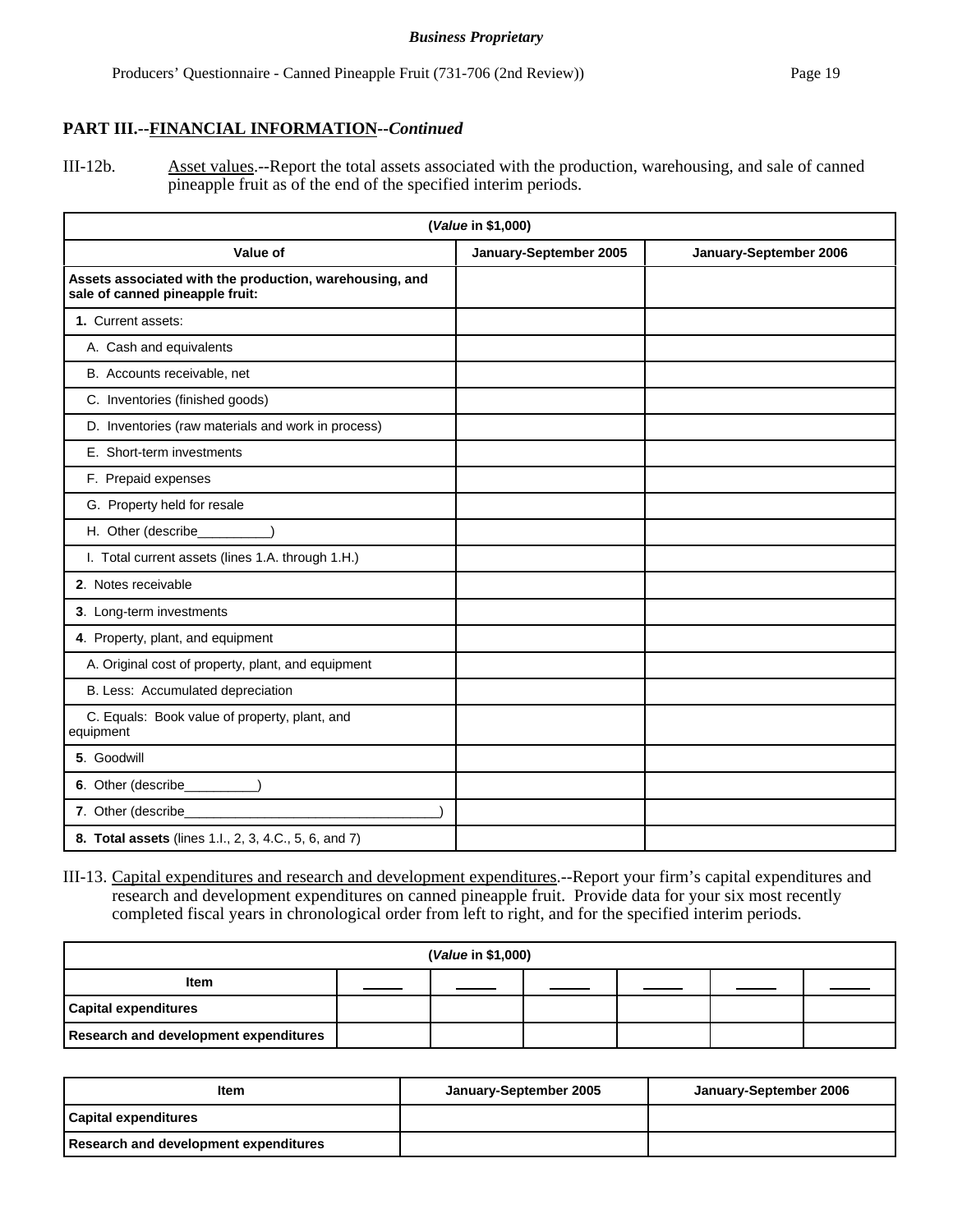Producers' Questionnaire - Canned Pineapple Fruit (731-706 (2nd Review)) Page 20

## **PART IV.--PRICING AND MARKET FACTORS**

Further information on this part of the questionnaire can be obtained from Craig Thomsen, Economist (202-205-3226).

IV-1. Who should be contacted regarding the requested pricing and related information?

Company contact:

Name and title Phone No.

## **Section IV-A.--PRICE DATA**

This section requests quarterly price and quantity data concerning your firm's shipments of the following products during January 1, 2000-September 30, 2006.

*Product 1*.–Canned pineapple; 20 oz. size; in chunks, sliced, crushed or tidbits; in juice, light syrup, heavy syrup, or extra heavy syrup

*Product 2*.–Canned pineapple; #10 size; for food service market; in chunks, sliced, crushed, or tidbits; in juice, light syrup, heavy syrup, or extra heavy syrup

Please report separately by type of brand (national brand, first private label, second private label, or regional brand). Values reported should be f.o.b. U.S. point of shipment (in U.S. dollars) and should **NOT** include U.S.-inland transportation costs to deliver the product to your customers' establishment. All values should be reported **net of ALL discounts, allowances, and returns**, and all sales values reported should represent **arms-length transactions to unrelated U.S. customers**. If your firm had any sales that involved post-shipment credits or rebates, please report the **final** amount paid by your customer.

If prices vary by type (sliced, chunks, crushed, packed in juice, packed in syrup), please report **each type on a separate sheet** and indicate the type for which you are reporting.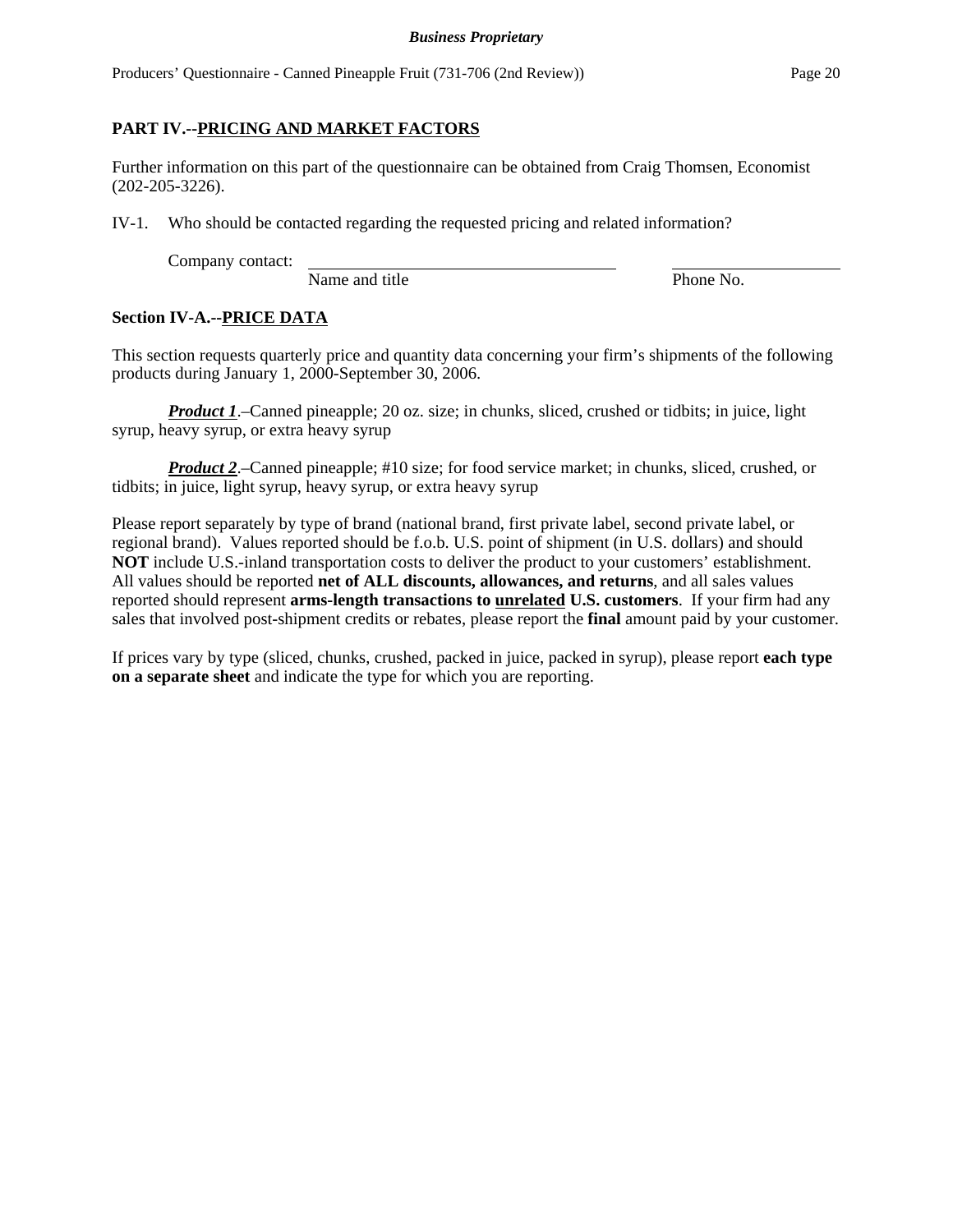**COPY THIS PAGE AS NECESSARY.** Complete a separate page for each of the specified products produced and sold by your firm. Indicate in the space provided the product for which pricing is reported. Please indicate the type of brand for which data are reported.

|                | PRODUCT IDENTIFICATION NUMBER: <sup>1</sup>                                   |                      |                            |
|----------------|-------------------------------------------------------------------------------|----------------------|----------------------------|
| National brand | First private label<br>(Quantity in 1,000 case equivalents, Value in dollars) | Second private label | Regional brand (check one) |
|                | <b>Period of shipment</b>                                                     | Quantity             | Value                      |
|                | January-March                                                                 |                      |                            |
|                | April-June                                                                    |                      |                            |
| 2000           | July-September                                                                |                      |                            |
|                | October-December                                                              |                      |                            |
|                | January-March                                                                 |                      |                            |
|                | April-June                                                                    |                      |                            |
| 2001           | July-September                                                                |                      |                            |
|                | October-December                                                              |                      |                            |
|                | January-March                                                                 |                      |                            |
|                | April-June                                                                    |                      |                            |
| 2002           | July-September                                                                |                      |                            |
|                | October-December                                                              |                      |                            |
|                | January-March                                                                 |                      |                            |
|                | April-June                                                                    |                      |                            |
| 2003           | July-September                                                                |                      |                            |
|                | October-December                                                              |                      |                            |
|                | January-March                                                                 |                      |                            |
| 2004           | April-June                                                                    |                      |                            |
|                | July-September                                                                |                      |                            |
|                | October-December                                                              |                      |                            |
|                | January-March                                                                 |                      |                            |
| 2005           | April-June                                                                    |                      |                            |
|                | July-September                                                                |                      |                            |
|                | October-December                                                              |                      |                            |
|                | January-March                                                                 |                      |                            |
| 2006           | April-June                                                                    |                      |                            |
|                | July-September                                                                |                      |                            |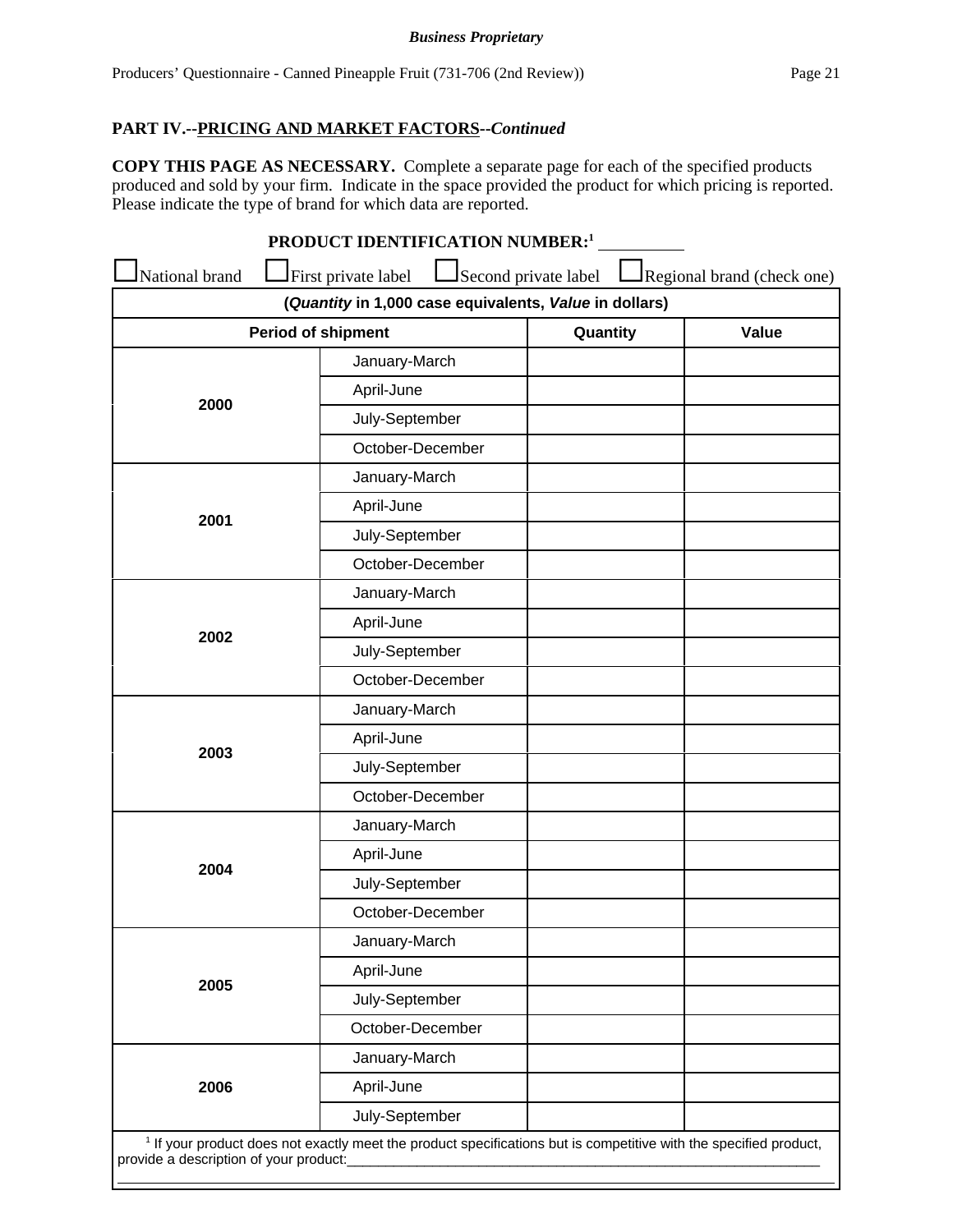### **Section IV-B.--MARKET FACTORS**

**For purposes of the following questions, "nonsubject canned pineapple fruit," can be either 1) canned pineapple fruit from nonsubject Thai producers, or 2) canned pineapple fruit from all other sources. Please refer to page 4 of the instruction booklet for a detailed definition.** 

- IV-B-1. Please describe how your firm determines the prices that it charges for sales of canned pineapple fruit (transaction by transaction negotiation, contracts for multiple shipments, set price lists, etc.). If your firm issues price lists, please include a copy of a recent price list with your submission.
- IV-B-2. Please describe your firm's discount policy (quantity discounts, annual total volume discounts, etc.).
- IV-B-3. What are your firm's typical sales terms for its U.S.-produced canned pineapple fruit (e.g., 2/10 net 30 days) **2/10** net 30 days 2/10 net 30 days 2. fruit usually quoted (e.g., f.o.b. warehouse, or delivered) \_\_\_\_\_\_\_\_\_\_\_?
- IV-B-4. Approximately what percentage of your firm's sales of its U.S.-produced canned pineapple fruit are on a contract (
percent) vs. spot sales (
percent) basis? If you sell on a contract basis, please answer the following questions with respect to provisions of a typical contract.
	- (a) What is the average duration of a contract?
	- (b) How frequently are contracts renegotiated?
	- (c) Does the contract fix quantity, price, or both?
	- (d) Does the contract have a meet or release provision?
	- (e) What are the standard quantity requirements, if any?
	- (f) What is the price premium for sub-minimum shipments?  $\qquad$  percent
- IV-B-5. What is the average lead time between a customer's order and the date of delivery for your firm's sales of canned pineapple fruit?
- IV-B-6. What is the approximate percentage of the total delivered cost of canned pineapple fruit that is accounted for by U.S. inland transportation costs? erecent. Who generally arranges the transportation to your customers' locations? Your firm \_\_\_\_\_ or purchaser \_\_\_\_\_ (check one). What proportion of your sales occur within 100 miles of your storage or production facility? percent. 101 to 1,000 miles? percent. Over 1,000 miles? percent.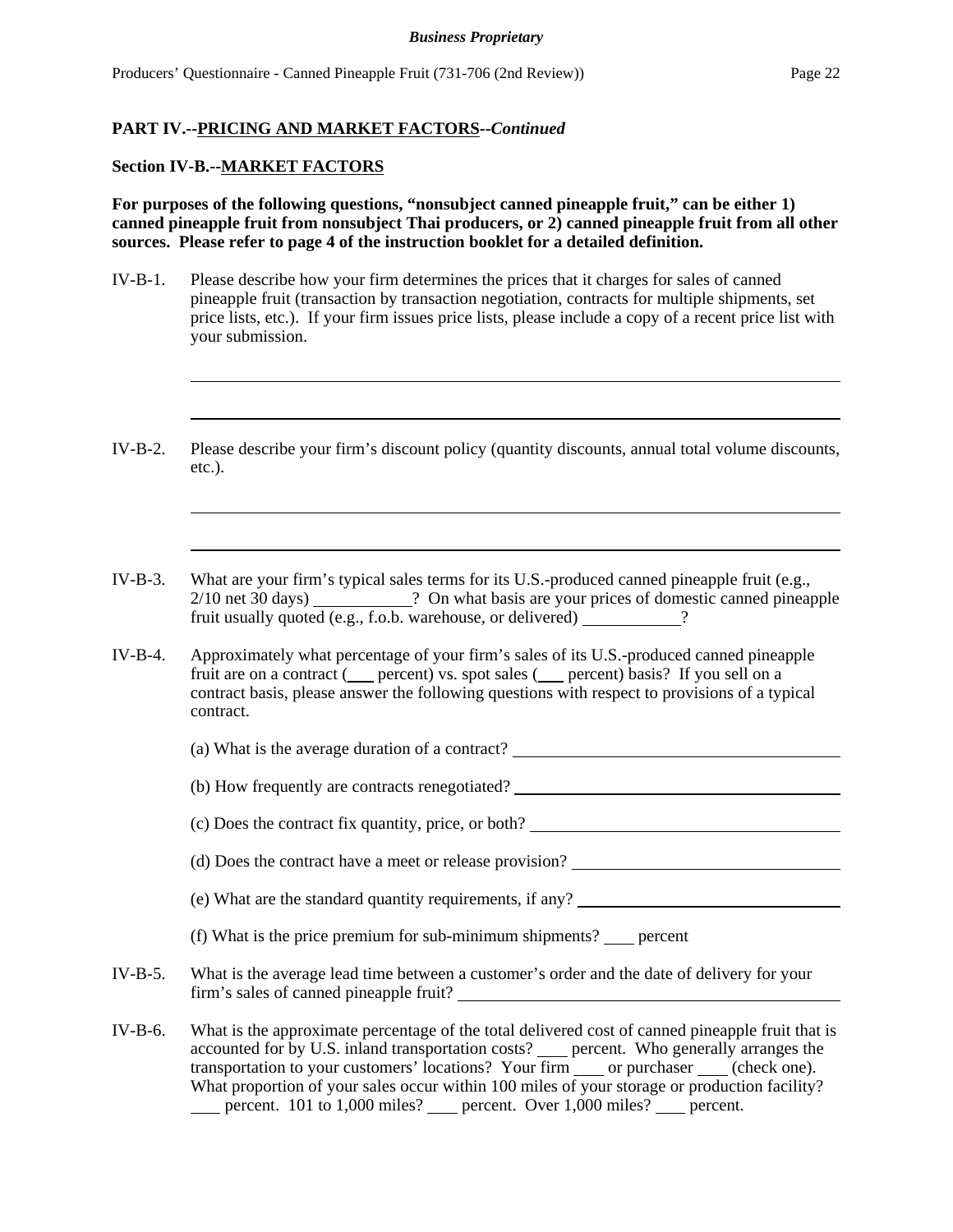### **Section IV-B.--MARKET FACTORS--***Continued*

IV-B-7. What is the geographic market area in the United States served by your firm's canned pineapple fruit? Note any changes in market area since January 1, 2000 and any anticipated changes in the future.

- IV-B-8. Have individual U.S. producers, importers, purchasers, or foreign producers/exporters of canned pineapple fruit influenced the U.S. wholesale market price of canned pineapple fruit since January 1, 2000?
	-

 $\Box$  No  $\Box$  Yes--Please identify any such firm(s) and note the time period when the firm(s) influenced price, whether the effect was to increase or decrease the price, and why your firm believes that the actions of the firm(s) were responsible for the price change.

IV-B-9. Please identify any supply factor(s) (e.g., changes in availability or prices of raw materials, energy, or labor; transportation conditions; production capacity and/or methods of production; technology; export markets; or alternative production opportunities) that affected the availability of U.S.-produced canned pineapple fruit in the U.S. market since January 1, 2000. Please note the time period(s) of any such changes, the factor(s) involved, and the impact such changes had on your shipment volumes and prices.

IV-B-10. Please discuss any anticipated changes in terms of the availability of U.S.-produced canned pineapple fruit in the U.S. market in the future, identifying the time period(s) involved and the factor(s) that you believe would be responsible for such changes. Provide any underlying assumptions, along with relevant portions of business plans or other supporting documentation, that address this issue.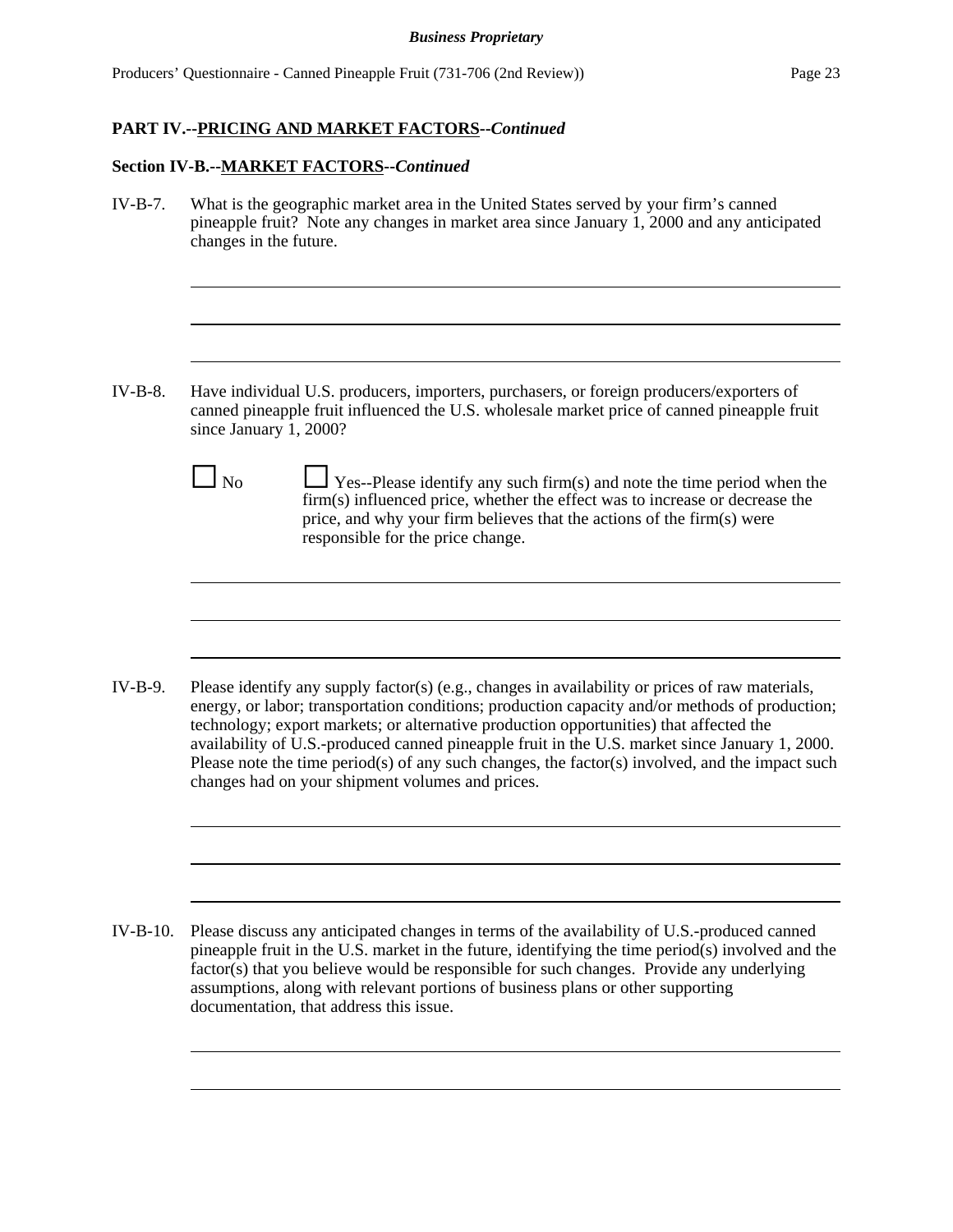| $IV-B-11.$ | Describe how easily your firm can shift its sales of canned pineapple fruit between the U.S.<br>market and alternative country markets. In your discussion, please describe any contracts,<br>other sales arrangements, or other constraints (including any third-country trade barriers such<br>as tariffs, quotas, or other non-tariff barriers) that would prevent or retard your firm from<br>shifting canned pineapple fruit between the U.S. and alternative country markets within a 12-<br>month period. Provide any underlying assumptions, along with relevant portions of business<br>plans or other supporting documentation, that address this issue. |  |  |  |
|------------|--------------------------------------------------------------------------------------------------------------------------------------------------------------------------------------------------------------------------------------------------------------------------------------------------------------------------------------------------------------------------------------------------------------------------------------------------------------------------------------------------------------------------------------------------------------------------------------------------------------------------------------------------------------------|--|--|--|
| $IV-B-12.$ | Have there been any significant changes in the product range or marketing of canned                                                                                                                                                                                                                                                                                                                                                                                                                                                                                                                                                                                |  |  |  |
|            | pineapple fruit since January 1, 2000?<br>Yes--Please describe.<br>$\Box$ No                                                                                                                                                                                                                                                                                                                                                                                                                                                                                                                                                                                       |  |  |  |
| $IV-B-13.$ | Please discuss any anticipated changes in terms of the product range or marketing of canned<br>pineapple fruit in the future, identifying the time period(s) involved and the factor(s) that you<br>believe would be responsible for such changes. Provide any underlying assumptions, along<br>with relevant portions of business plans or other supporting documentation, that address this<br>issue.                                                                                                                                                                                                                                                            |  |  |  |
|            |                                                                                                                                                                                                                                                                                                                                                                                                                                                                                                                                                                                                                                                                    |  |  |  |
| $IV-B-14$  | a) Is fresh pineapple or fresh cut pineapple substitutable for canned pineapple fruit?<br>$\Box$ No<br>Yes--Please explain what other products may be substitutes for canned<br>pineapple fruit, and how frequently does such substitution occur?                                                                                                                                                                                                                                                                                                                                                                                                                  |  |  |  |
|            |                                                                                                                                                                                                                                                                                                                                                                                                                                                                                                                                                                                                                                                                    |  |  |  |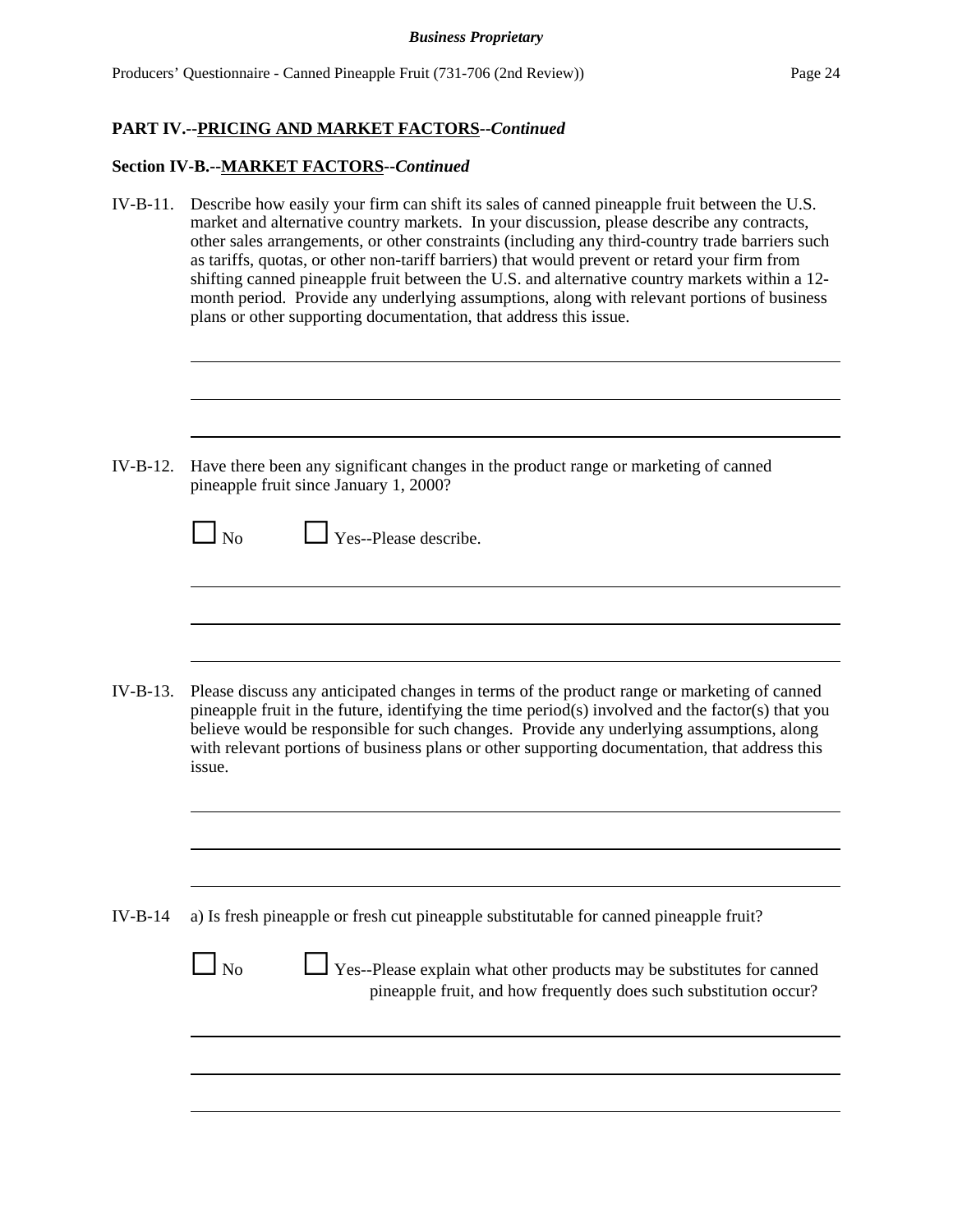|            | $\Box$ Yes--Please explain.<br>$\Box$ No                                                                                                                                                                                                                                                                                                                                                                         |
|------------|------------------------------------------------------------------------------------------------------------------------------------------------------------------------------------------------------------------------------------------------------------------------------------------------------------------------------------------------------------------------------------------------------------------|
|            |                                                                                                                                                                                                                                                                                                                                                                                                                  |
| $IV-B-15.$ | Have there been any changes in the number or types of products that can be substituted for<br>canned pineapple fruit since January 1, 2000?                                                                                                                                                                                                                                                                      |
|            | $\Box$ No<br>Yes--Please explain and list substitute products.                                                                                                                                                                                                                                                                                                                                                   |
|            |                                                                                                                                                                                                                                                                                                                                                                                                                  |
| $IV-B-16.$ | Describe the approximate price sensitivity of the substitutions listed above (i.e., by what<br>percent would the current price of canned pineapple fruit have to increase, all other prices<br>remaining constant, before your customers would start to substitute the listed products for<br>canned pineapple fruit).                                                                                           |
|            |                                                                                                                                                                                                                                                                                                                                                                                                                  |
| IV-B-17.   | Please discuss any anticipated changes in terms of the substitutability of other products for<br>canned pineapple fruit in the future, identifying the time period(s) involved and the factor(s)<br>that you believe would be responsible for such changes. Provide any underlying assumptions,<br>along with relevant portions of business plans or other supporting documentation, that address<br>this issue. |
|            |                                                                                                                                                                                                                                                                                                                                                                                                                  |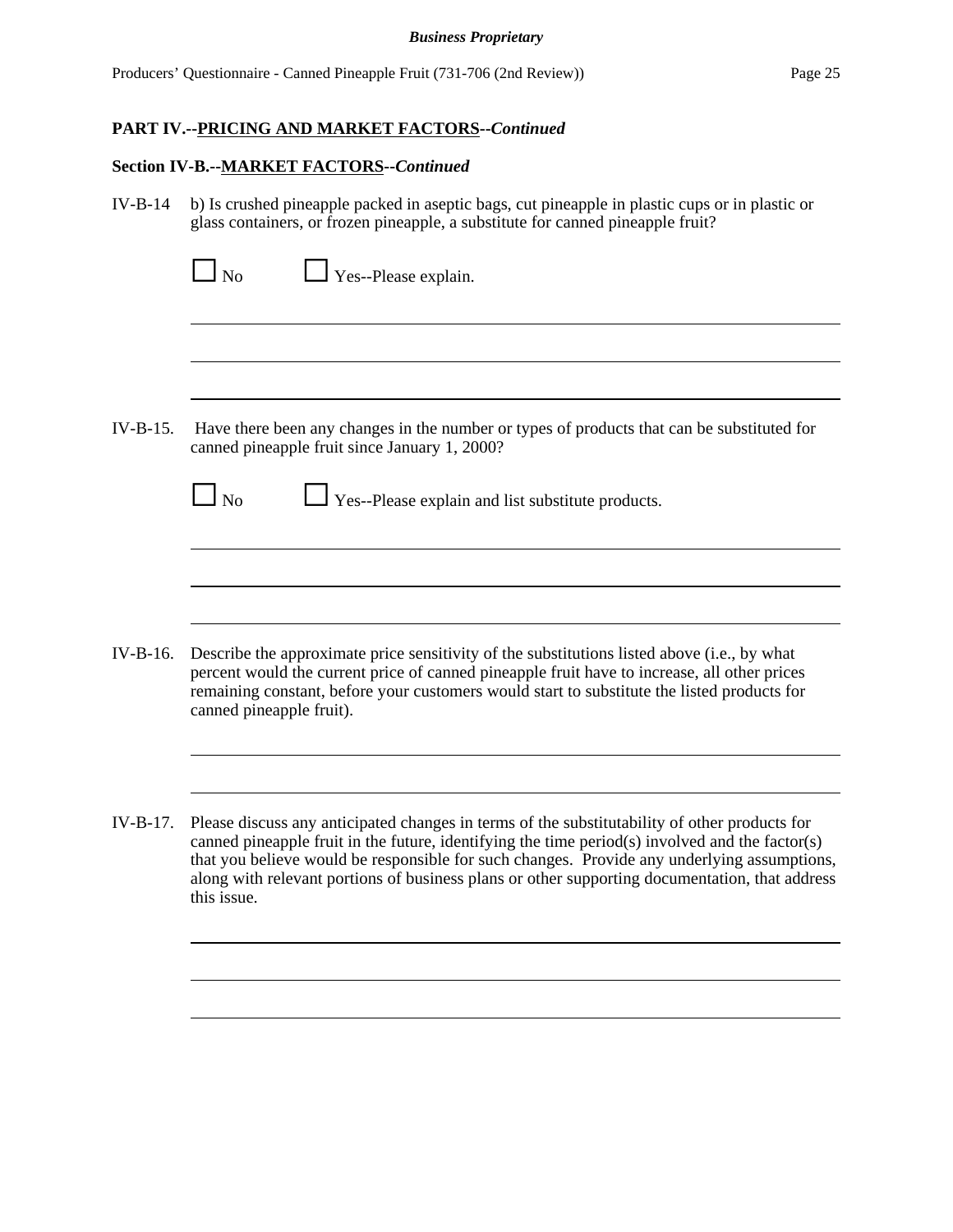#### **Section IV-B.--MARKET FACTORS--***Continued*

IV-B-18. Describe the end uses of the canned pineapple fruit that you produce. IV-B-19. Discuss any changes in the end uses of canned pineapple fruit since January 1, 2000. IV-B-20. Please discuss any anticipated changes in terms of the end uses of canned pineapple fruit in the future, identifying the time period(s) involved and the factor(s) that you believe would be responsible for such changes. Provide any underlying assumptions, along with relevant portions of business plans or other supporting documentation, that address this issue. IV-B-21. a) How has the demand within the United States (and outside the United States if known) for canned pineapple fruit changed since January 1, 2000? What were the principal factors affecting changes in demand? b) Please estimate the change in U.S. consumption since January 1, 2000:\_\_\_\_\_percent c) Please describe any changes in demand for fresh or fresh cut pineapple, and describe how this has affected the demand for canned pineapple fruit since January 1, 2000.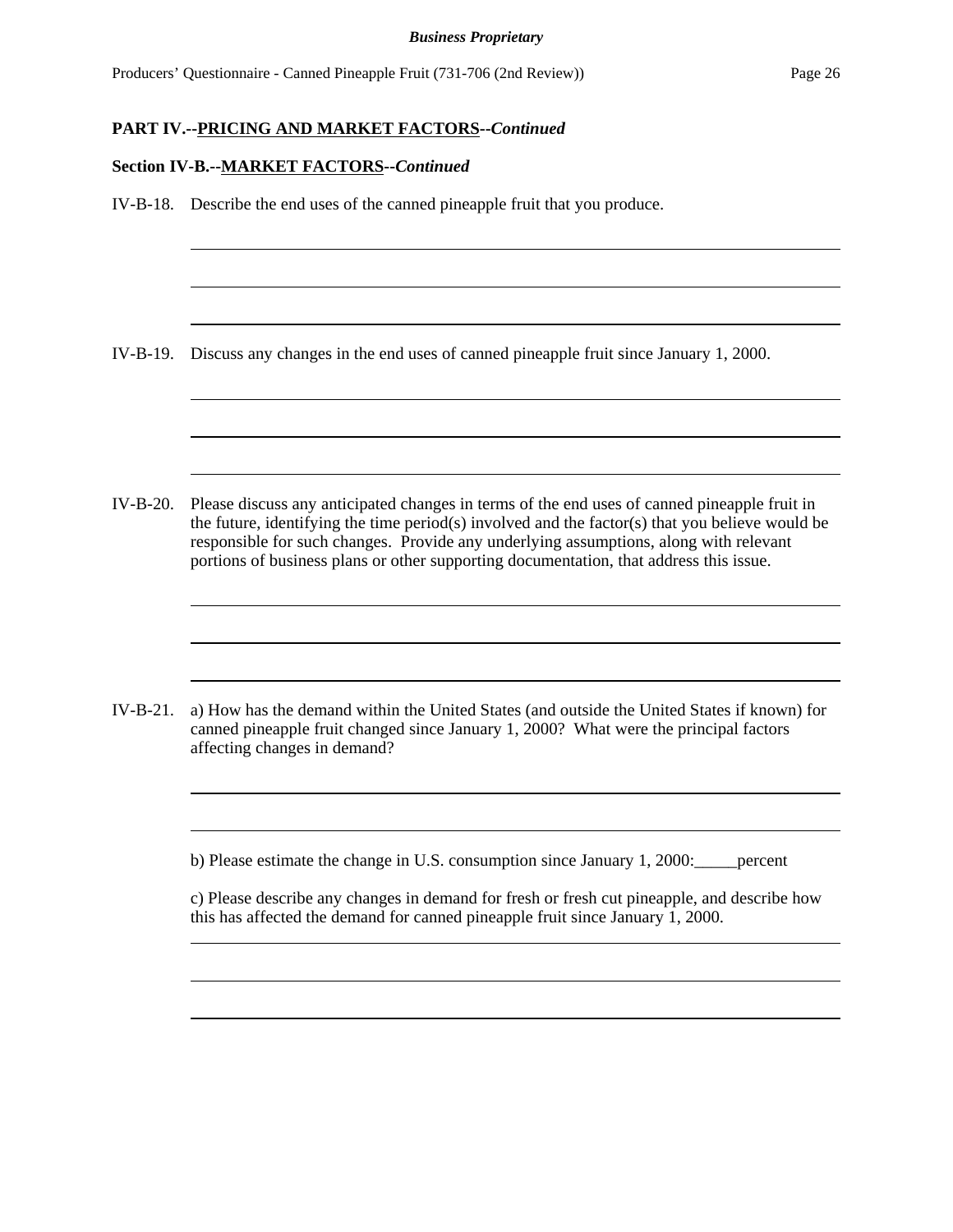| IV-B-22.   | Please discuss any anticipated changes in canned pineapple fruit demand in the United States<br>and, if known, the rest of the world, in the future, identifying the time period(s) involved and<br>the factor(s) that you believe would be responsible for such changes. Provide any underlying<br>assumptions, along with relevant portions of business plans or other supporting<br>documentation, that address this issue. |  |  |  |
|------------|--------------------------------------------------------------------------------------------------------------------------------------------------------------------------------------------------------------------------------------------------------------------------------------------------------------------------------------------------------------------------------------------------------------------------------|--|--|--|
|            |                                                                                                                                                                                                                                                                                                                                                                                                                                |  |  |  |
| $IV-B-23.$ | Please compare market prices of canned pineapple fruit in U.S. and non-U.S. markets, if<br>known. Please submit any documentation or list any sources which may be helpful.                                                                                                                                                                                                                                                    |  |  |  |
|            |                                                                                                                                                                                                                                                                                                                                                                                                                                |  |  |  |
|            |                                                                                                                                                                                                                                                                                                                                                                                                                                |  |  |  |
| $IV-B-24.$ | Are the U.S.-produced and imported canned pineapple fruit of the same grade from Thailand<br>generally used interchangeably (i.e., can they physically be used in the same applications)?<br>Please comment separately for the U.S. market and other markets, if known.                                                                                                                                                        |  |  |  |
|            | No--Please explain, by country.<br>Yes                                                                                                                                                                                                                                                                                                                                                                                         |  |  |  |
|            |                                                                                                                                                                                                                                                                                                                                                                                                                                |  |  |  |
|            |                                                                                                                                                                                                                                                                                                                                                                                                                                |  |  |  |
| $IV-B-25.$ | Are the U.S.-produced and imported canned pineapple fruit from nonsubject countries (i.e.,<br>product imported from countries/firms not subject to this review) of the same grade generally<br>used interchangeably?                                                                                                                                                                                                           |  |  |  |
|            | $\Box$ Yes<br>No--Please explain, by country.                                                                                                                                                                                                                                                                                                                                                                                  |  |  |  |
|            |                                                                                                                                                                                                                                                                                                                                                                                                                                |  |  |  |
|            |                                                                                                                                                                                                                                                                                                                                                                                                                                |  |  |  |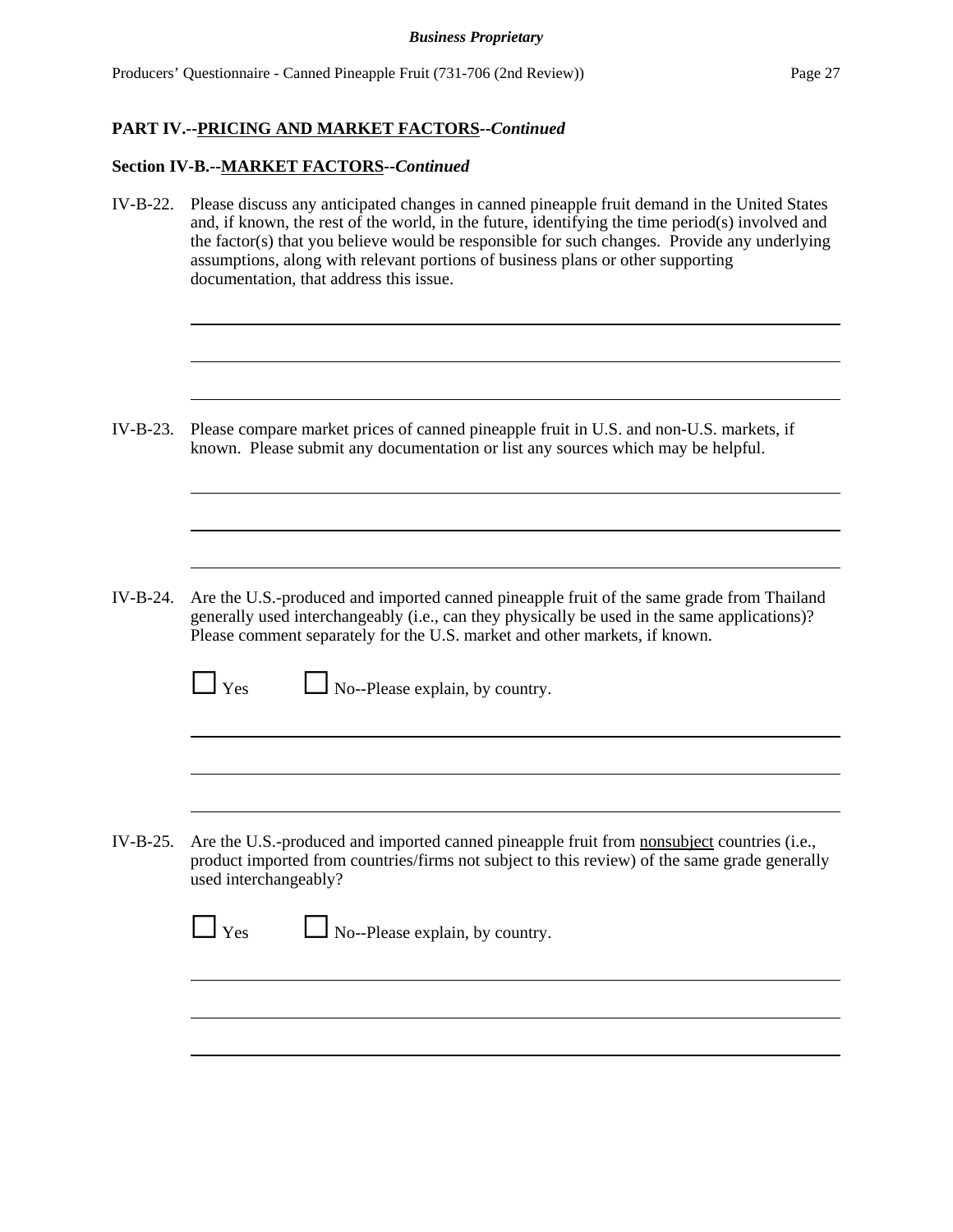| IV-B-26.   | Are NONSUBJECT imported canned pineapple fruit (i.e. from countries other than Thailand)<br>and imported canned pineapple fruit of the same grade from Thailand (whether subject or<br>nonsubject) generally used interchangeably?                                                                                                                                                                                                                                                                               |  |  |  |
|------------|------------------------------------------------------------------------------------------------------------------------------------------------------------------------------------------------------------------------------------------------------------------------------------------------------------------------------------------------------------------------------------------------------------------------------------------------------------------------------------------------------------------|--|--|--|
|            | $\Box$ No--Please explain, by country.<br>$\Box$ Yes                                                                                                                                                                                                                                                                                                                                                                                                                                                             |  |  |  |
|            |                                                                                                                                                                                                                                                                                                                                                                                                                                                                                                                  |  |  |  |
| $IV-B-27.$ | Are there any differences in product characteristics or sales conditions between U.S.-produced<br>canned pineapple fruit and canned pineapple fruit imported from Thailand that are a<br>significant factor in your firm's sales of canned pineapple fruit?<br>$\overline{N}$<br>Yes--Please describe any such advantages or disadvantages of the<br>domestic product vis-a-vis the imported product (e.g., price, quality,<br>availability, transportation network, product range, technical<br>support, etc.). |  |  |  |
|            |                                                                                                                                                                                                                                                                                                                                                                                                                                                                                                                  |  |  |  |
| $IV-B-28.$ | Are there any differences in product characteristics or sales conditions between U.S.-produced<br>canned pineapple fruit and NONSUBJECT imported canned pineapple fruit that are a<br>significant factor in your firm's sales of canned pineapple fruit?                                                                                                                                                                                                                                                         |  |  |  |
|            | $\overline{N}$<br>Yes--Please describe any such advantages or disadvantages of the<br>domestic product vis-a-vis the nonsubject imported product, by<br>country of origin.                                                                                                                                                                                                                                                                                                                                       |  |  |  |
|            |                                                                                                                                                                                                                                                                                                                                                                                                                                                                                                                  |  |  |  |
|            |                                                                                                                                                                                                                                                                                                                                                                                                                                                                                                                  |  |  |  |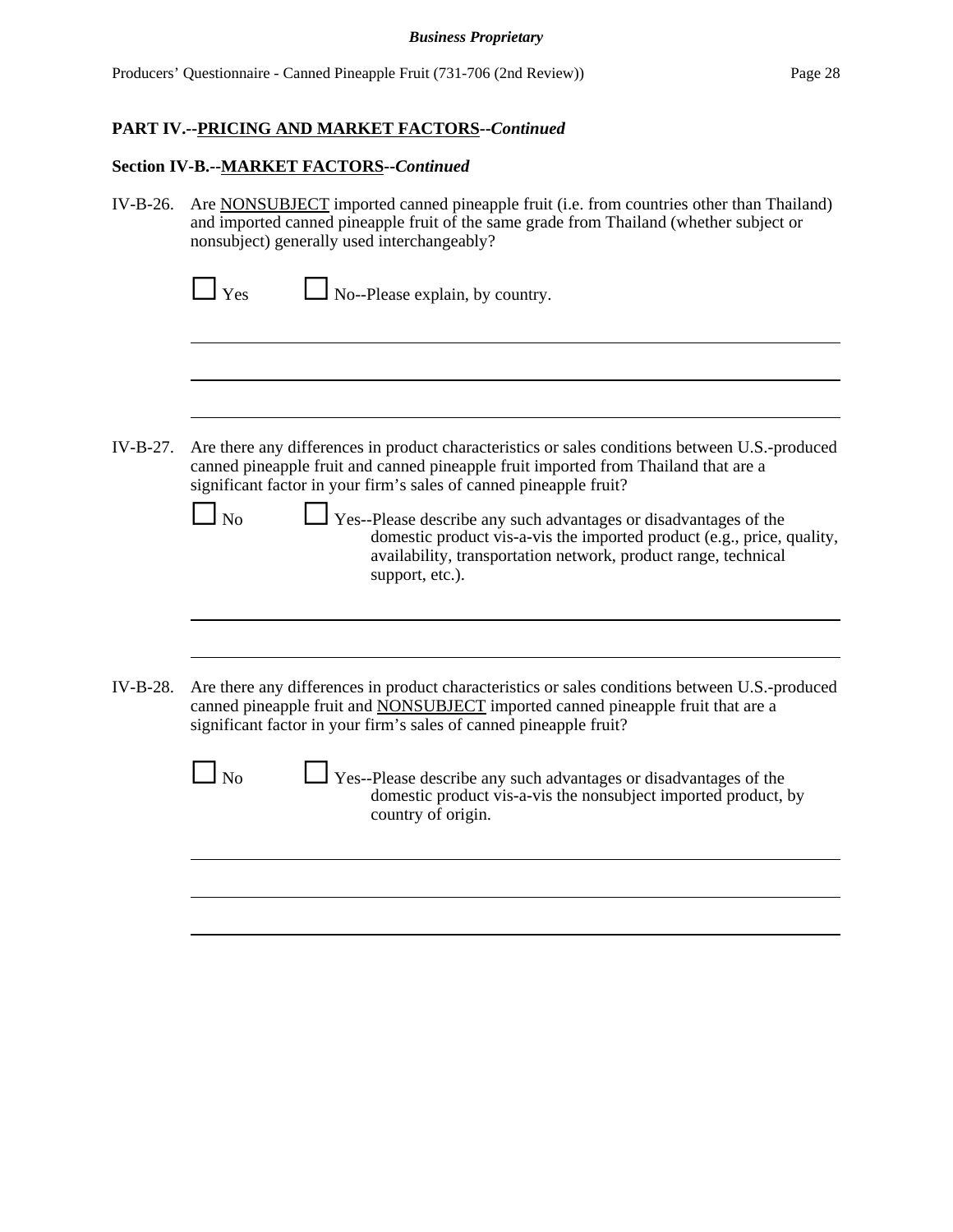| IV-B-29. | Are there any differences in product characteristics or sales conditions between<br>NONSUBJECT imported canned pineapple fruit and imported canned pineapple fruit from<br>Thailand that are a significant factor in terms of competition among these products in the<br><b>United States?</b> |  |  |  |
|----------|------------------------------------------------------------------------------------------------------------------------------------------------------------------------------------------------------------------------------------------------------------------------------------------------|--|--|--|
|          | Yes--Please describe, by country, any such advantages or disadvantages<br>l No<br>of the nonsubject imported product vis-a-vis the imported product<br>from Thailand.                                                                                                                          |  |  |  |
|          |                                                                                                                                                                                                                                                                                                |  |  |  |
|          |                                                                                                                                                                                                                                                                                                |  |  |  |
| IV-B-30. | Are price differences between U.S.-produced canned pineapple fruit and canned pineapple<br>fruit of the same grade imported from Thailand a significant factor in your firm's sales of<br>canned pineapple fruit?                                                                              |  |  |  |
|          | $\overline{N}$<br>Yes--Please explain and identify the countries of origin for which you<br>are responding.                                                                                                                                                                                    |  |  |  |
|          |                                                                                                                                                                                                                                                                                                |  |  |  |
|          |                                                                                                                                                                                                                                                                                                |  |  |  |
| IV-B-31. | Are price differences between U.S.-produced and <b>NONSUBJECT</b> imported canned pineapple<br>fruit of the same grade a significant factor in your firm's sales of canned pineapple fruit?                                                                                                    |  |  |  |
|          | No<br>Yes--Please explain and identify the countries of origin for which you<br>are responding.                                                                                                                                                                                                |  |  |  |
|          |                                                                                                                                                                                                                                                                                                |  |  |  |
|          |                                                                                                                                                                                                                                                                                                |  |  |  |
|          |                                                                                                                                                                                                                                                                                                |  |  |  |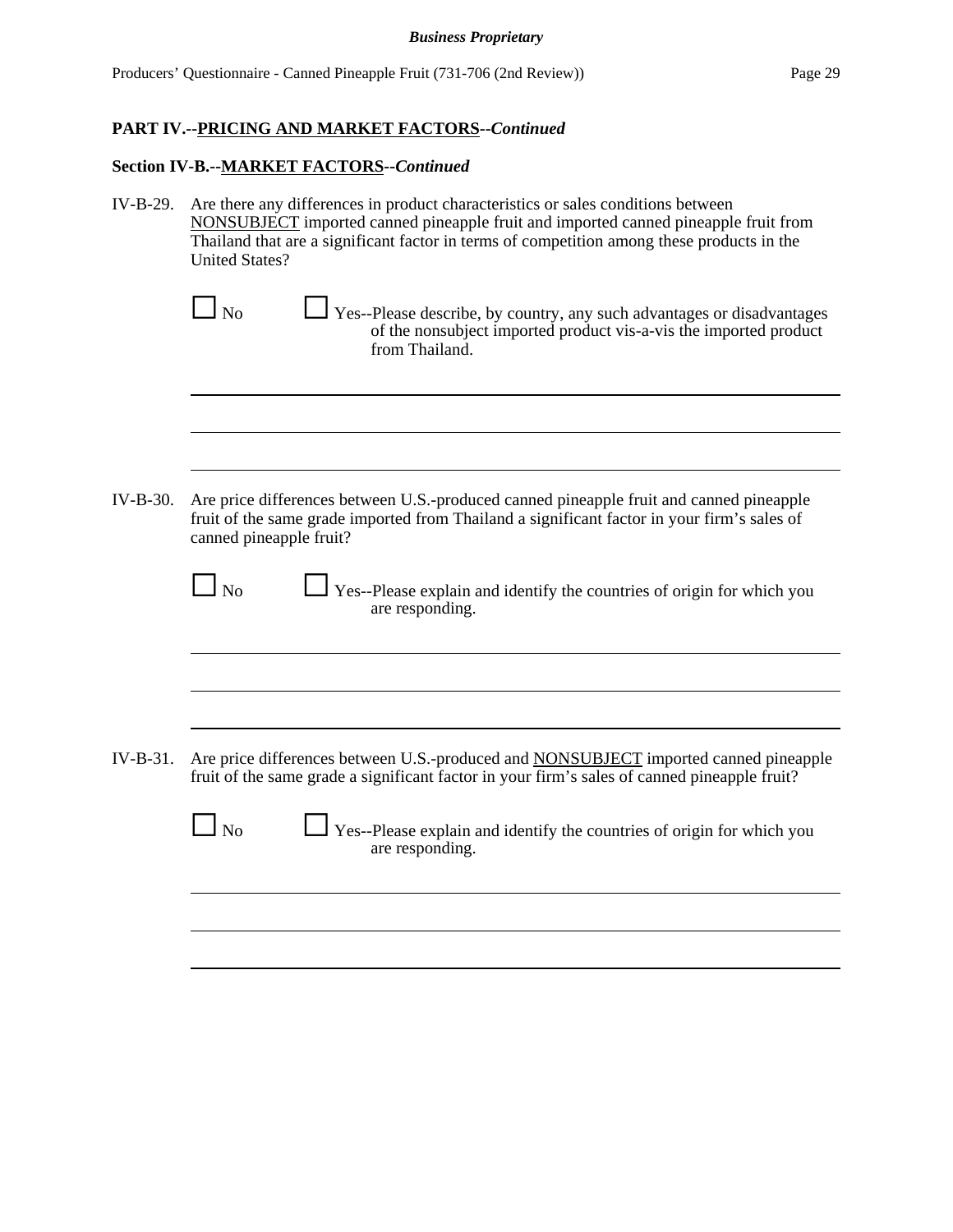| IV-B-32.   | Are price differences between <b>NONSUBJECT</b> imported canned pineapple fruit and imported<br>canned pineapple fruit of the same grade from Thailand a significant factor in terms of<br>competition among these products in the United States?                                                                                                                                                                                                                                                             |  |  |  |
|------------|---------------------------------------------------------------------------------------------------------------------------------------------------------------------------------------------------------------------------------------------------------------------------------------------------------------------------------------------------------------------------------------------------------------------------------------------------------------------------------------------------------------|--|--|--|
|            | $\Box$ No<br>Yes--Please explain and identify the countries of origin for which you<br>are responding.                                                                                                                                                                                                                                                                                                                                                                                                        |  |  |  |
|            |                                                                                                                                                                                                                                                                                                                                                                                                                                                                                                               |  |  |  |
| $IV-B-33.$ | Has the availability of NONSUBJECT imported canned pineapple fruit changed since January<br>1,2000?                                                                                                                                                                                                                                                                                                                                                                                                           |  |  |  |
|            | $\Box$ Yes--Please explain.<br>$\Box$ No                                                                                                                                                                                                                                                                                                                                                                                                                                                                      |  |  |  |
|            |                                                                                                                                                                                                                                                                                                                                                                                                                                                                                                               |  |  |  |
| IV-B-34.   | Please provide as a separate attachment to this request any studies, surveys, etc. that you are<br>aware of that quantify and/or otherwise discuss canned pineapple fruit supply (including<br>production capacity and capacity utilization) and demand in (1) the United States, (2) each of<br>the other major producing/consuming countries, including Thailand, and (3) the world as a<br>whole. Of particular interest is such data from January 1, 2000 to the present and forecasts for<br>the future. |  |  |  |
| IV-B-35.   | Are your exports of canned pineapple fruit subject to any tariff or non-tariff barriers to trade in<br>other countries?                                                                                                                                                                                                                                                                                                                                                                                       |  |  |  |
|            | Yes-Please list the countries and describe any such barriers and any<br>N <sub>o</sub><br>significant changes in such barriers that have occurred since January<br>1, 2000, or that are expected to occur in the future.                                                                                                                                                                                                                                                                                      |  |  |  |
|            |                                                                                                                                                                                                                                                                                                                                                                                                                                                                                                               |  |  |  |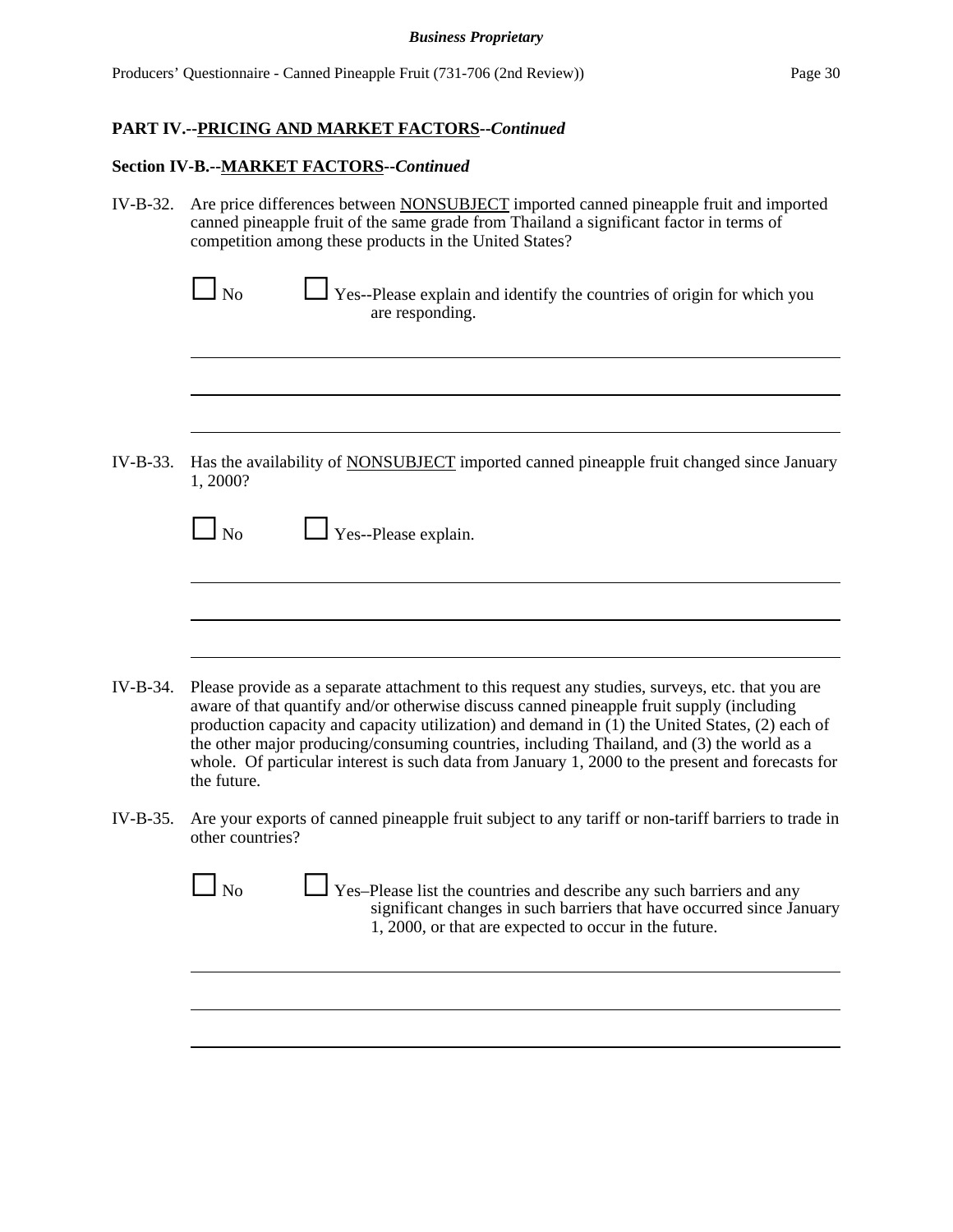Producers' Questionnaire - Canned Pineapple Fruit (731-706 (2nd Review)) Page 31

## **PART IV.--PRICING AND MARKET FACTORS--***Continued*

### **Section IV-B.--MARKET FACTORS--***Continued*

IV-B-36. Does your firm sell canned pineapple fruit over the internet?

G No G Yes–Please describe, noting the estimated percentage of your firm's total sales of canned pineapple fruit in 2005 accounted for by internet sales.